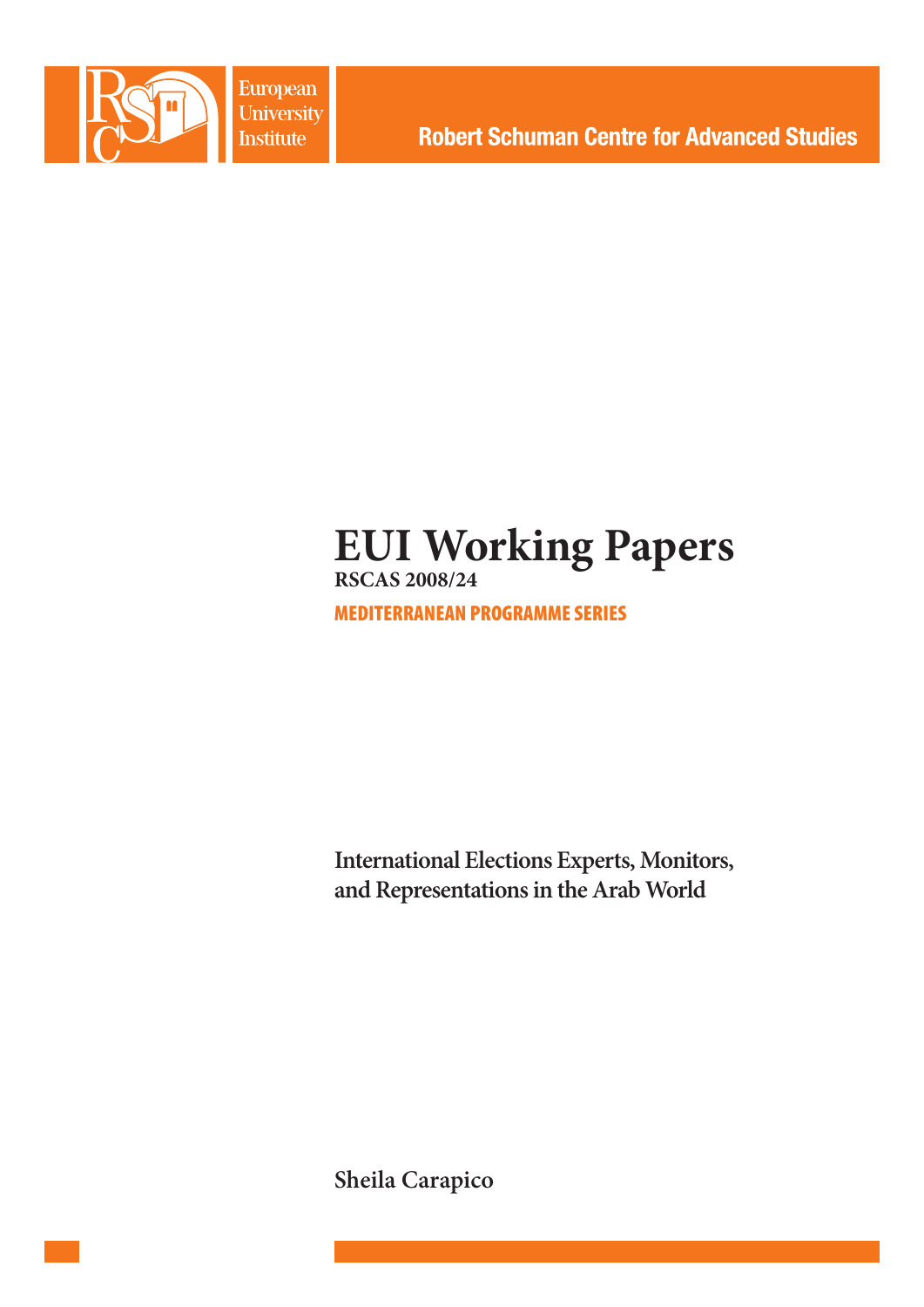# **EUROPEAN UNIVERSITY INSTITUTE, FLORENCE ROBERT SCHUMAN CENTRE FOR ADVANCED STUDIES MEDITERRANEAN PROGRAMME**

*International Elections Experts, Monitors, and Representations in the Arab World* 

**SHEILA CARAPICO**

EUI Working Paper **RSCAS** 2008/24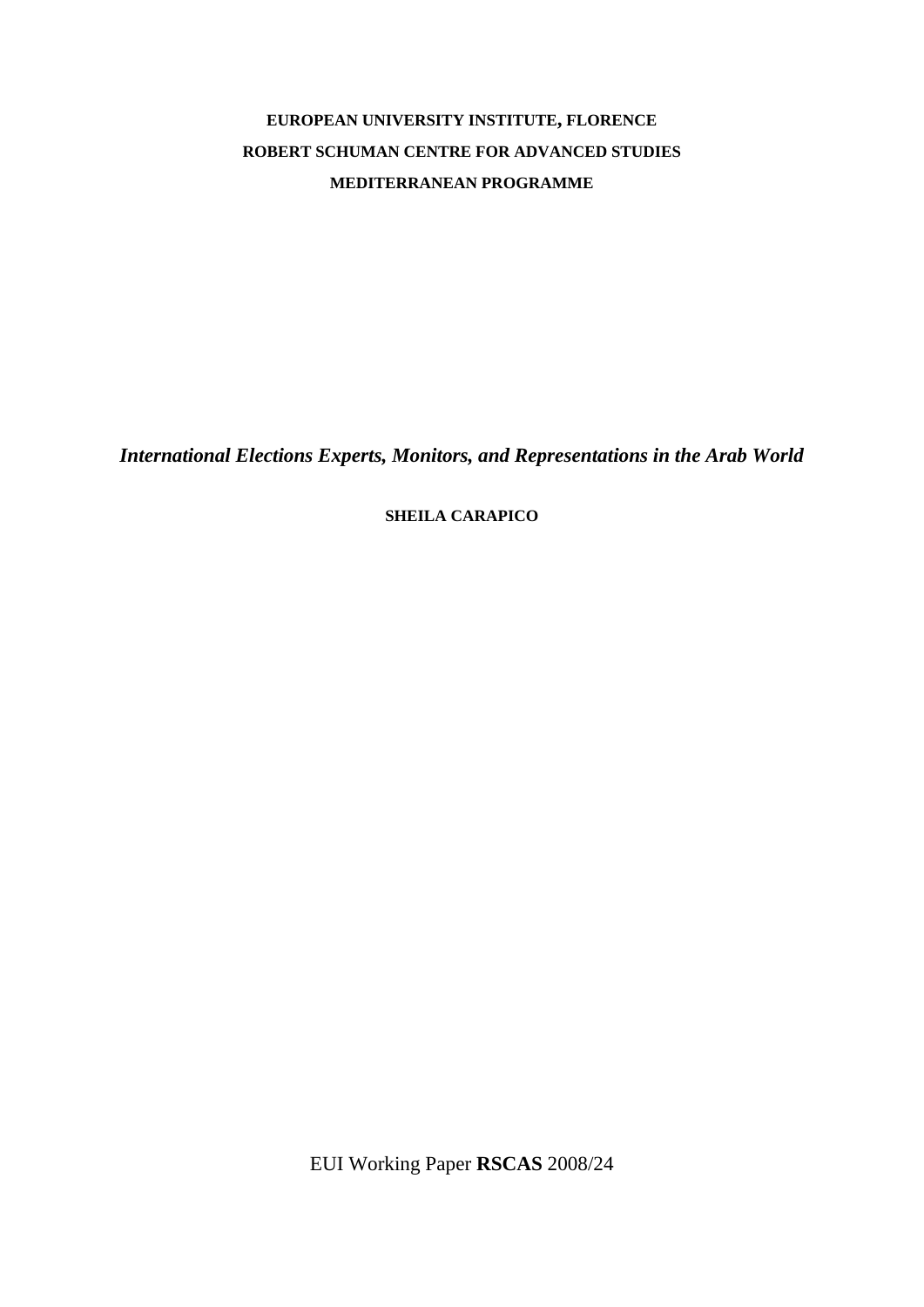This text may be downloaded only for personal research purposes. Additional reproduction for other purposes, whether in hard copies or electronically, requires the consent of the author(s), editor(s). Requests should be addressed directly to the author(s).

If cited or quoted, reference should be made to the full name of the author(s), editor(s), the title, the working paper, or other series, the year and the publisher.

The author(s)/editor(s) should inform the Robert Schuman Centre for Advanced Studies at the EUI if the paper will be published elsewhere and also take responsibility for any consequential obligation(s).

ISSN 1028-3625

© 2008 Sheila Carapico

Printed in Italy in July 2008 European University Institute Badia Fiesolana I – 50014 San Domenico di Fiesole (FI) Italy [www.eui.eu/RSCAS/Publications/](http://www.eui.eu/RSCAS/Publications/)  <http://cadmus.eui.eu>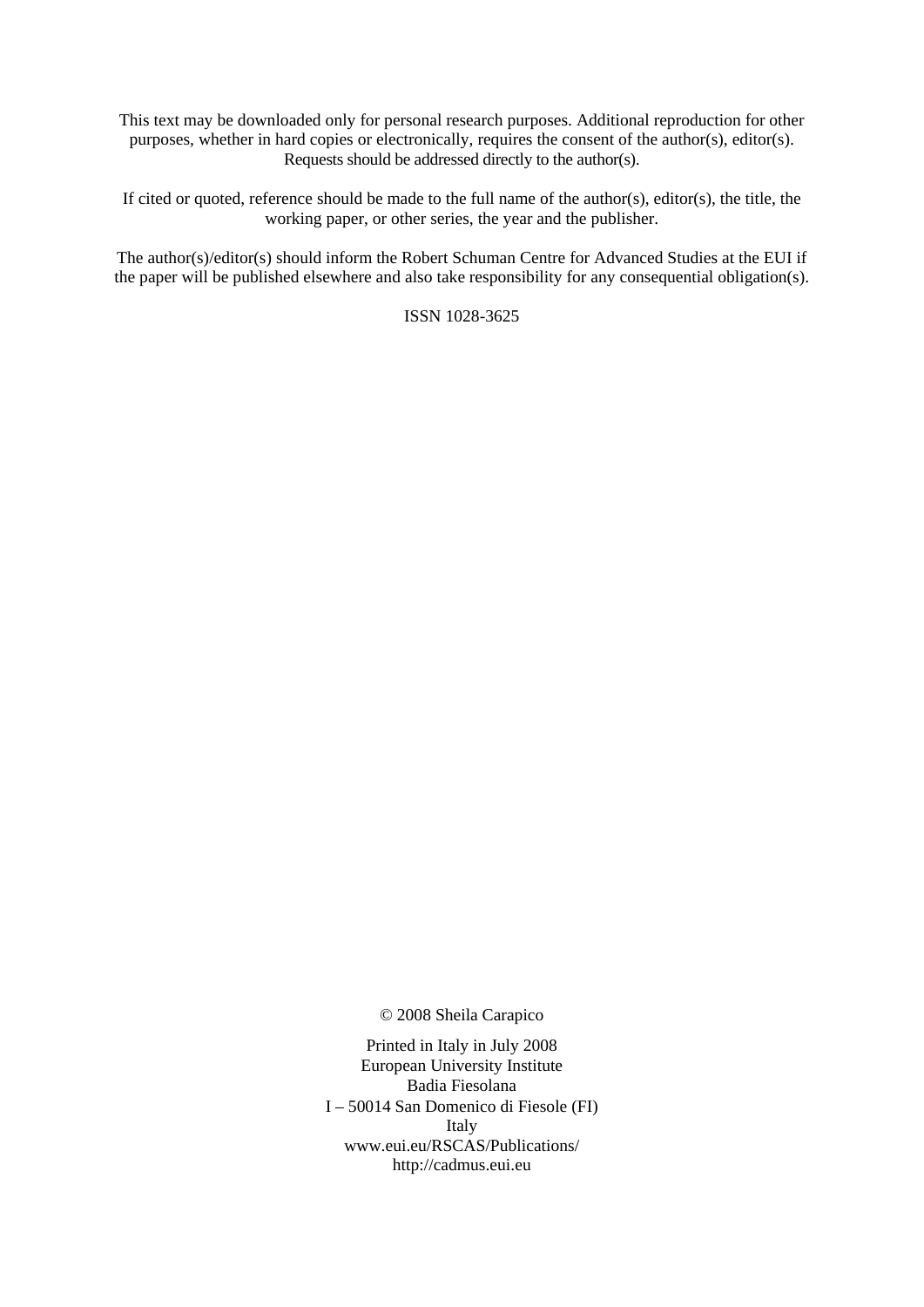## **Robert Schuman Centre for Advanced Studies**

The Robert Schuman Centre for Advanced Studies (RSCAS), directed by Stefano Bartolini since September 2006, is home to a large post-doctoral programme. Created in 1992, it aims to develop inter-disciplinary and comparative research and to promote work on the major issues facing the process of integration and European society.

The Centre hosts major research programmes and projects, and a range of working groups and ad hoc initiatives. The research agenda is organised around a set of core themes and is continuously evolving, reflecting the changing agenda of European integration and the expanding membership of the European Union.

Details of this and the other research of the Centre can be found on: <http://www.eui.eu/RSCAS/Research/>

Research publications take the form of Working Papers, Policy Papers, Distinguished Lectures and books. Most of these are also available on the RSCAS website: <http://www.eui.eu/RSCAS/Publications/>

The EUI and the RSCAS are not responsible for the opinion expressed by the author(s).

#### **Mediterranean Programme**

The Mediterranean Programme was set up at the Robert Schuman Centre for Advanced Studies of the European University Institute in 1998. It focuses on the Mediterranean region.

The Mediterranean Programme engages in research with the twin aims of: a) generating intellectually excellent scholarly work; and b) contributing to the general policy debate relating to the flows of persons, goods and ideas between and within the Northern, Eastern, Southern and Western Mediterranean areas.

The Mediterranean Programme and its activities have been financed by: Capitalia, Compagnia di San Paolo, Eni spa, Ente Cassa di Risparmio di Firenze, European Commission, European Investment Bank, Fondazione Monte dei Paschi di Siena, and Regione Toscana.

The Annual Mediterranean Research Meeting brings together scholars from across the region.

<http://www.eui.eu/RSCAS/Research/Mediterranean/Meetings.shtml>

*For further information:*  Mediterranean Programme Robert Schuman Centre for Advanced Studies European University Institute Via delle Fontanelle, 19 50016 San Domenico di Fiesole (FI), Italy Fax: + 39 055 4685 770 E-mail: [MedProgSecretary@eui.eu](mailto:MedProgSecretary@eui.eu)  [www.eui.eu/RSCAS/Research/Mediterranean/Index.shtml](http://www.eui.eu/RSCAS/Research/Mediterranean/Index.shtml)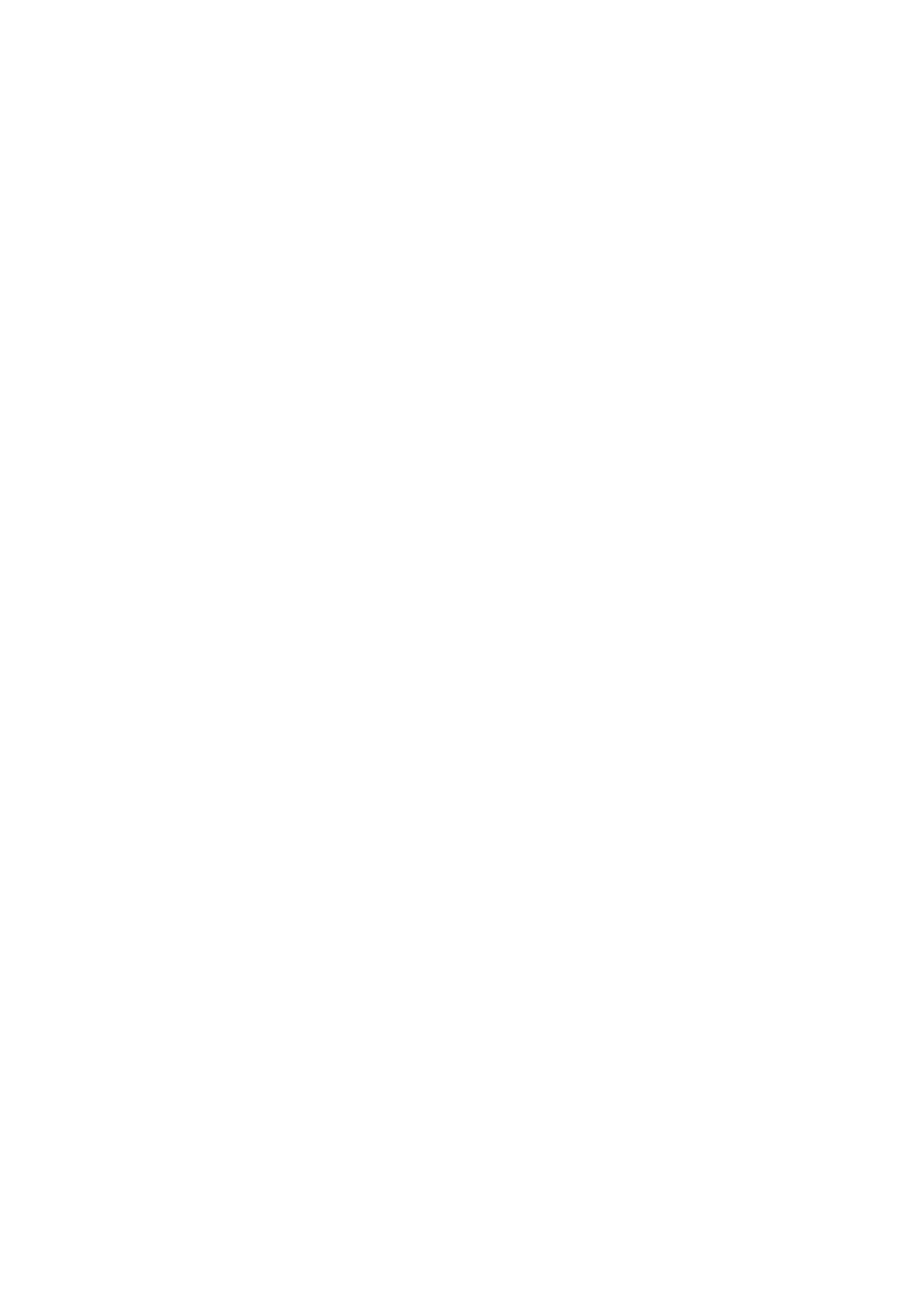#### **Abstract**

Elections are sites of festivity, celebrity, and sometimes dramatic suspense, unique occasions for the simultaneous nationwide engagement of candidates, campaign volunteers, poll-workers, voters, and even abstainers and school-children in the quintessential patriotic experience. Yet in an era of globalization, national elections are not necessarily purely domestic affairs; a large cadre of expatriate consultants, trainer-trainers, and monitors often participate directly. This paper considers two alternative understandings of the role of North American, European, and international democracy brokers in Arab elections since the early nineteen nineties. The usual story is that Western democracies set aside democratic altruism to protect vital interests, allies, and spheres of influence in the Middle East: instrumental realism trumps lofty idealism. The counter-argument is that a transnational regime, industry, or consortium of experts forging technical standards and sharing knowledge through epistemic communities gradually empowers Arab publics to select their leaders. This paper presents the case that these mutually exclusive viewpoints reflect concurrent yet fundamentally incompatible patterns. Evident for over a decade, these trajectories collided in the ironic juxtaposition of "by the book" Palestinian elections that defied Western preferences with the unorthodox, slapdash balloting in Iraq. In other words, great powers disregard and ultimately undermine the "codes of conduct" written by transnational networks of experts and understood by an important segment of the educated Arab public. The analysis contains an ethical paradox inasmuch as Euro-American interference in Arab elections would be easier to criticize if it were not resisted by despots defending decidedly anti-democratic practices.

#### **Keywords**

Elections; Political Aid; Euro-Mediterranean Policies; American Foreign Policy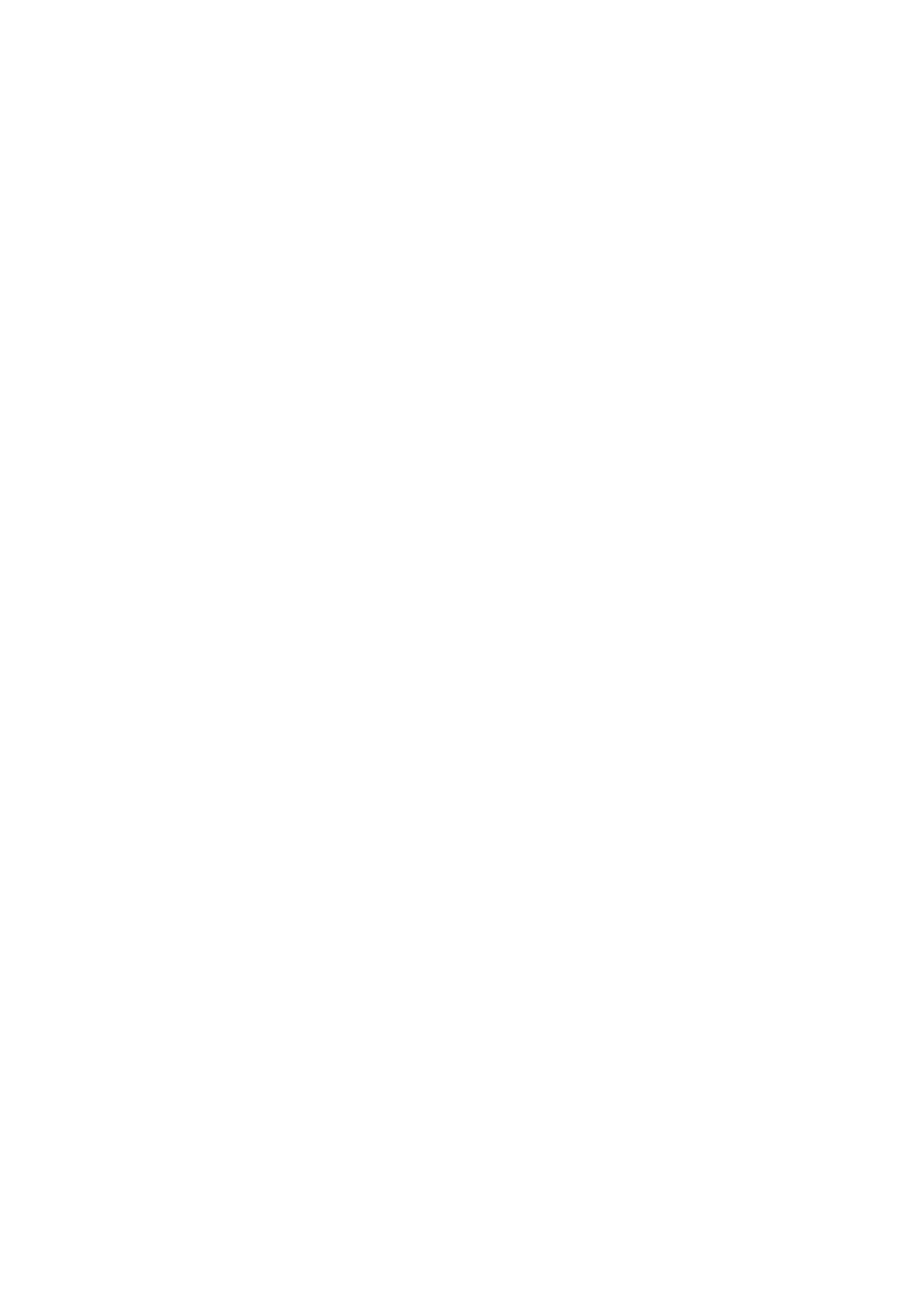Elections are sites of festivity, celebrity, and sometimes dramatic suspense, unique occasions for the simultaneous nationwide engagement of candidates, campaign volunteers, poll-workers, voters, and even abstainers and school-children in the quintessential patriotic experience. Yet in an era of globalization, national elections are not necessarily purely domestic affairs; a large cadre of expatriate consultants, trainer-trainers, and monitors often shape and evaluate the process. This paper considers two alternative understandings of the role North American, European, and international democracy brokers in Arab elections have played since the early nineteen nineties, and concludes that they each accurately describe contradictory trajectories that collided in the contrasting encounters in Palestine and Iraq in 2005/06. In doing so it helps explain how foreign and even local consultants, instructors, and monitors can be seen as agents of empire and/ or networks of activists, and why Arab governments, intellectuals, and publics, especially the tens of thousands trained in the "rules of the game," are skeptical about Western "pressure to democratize."

The two views of the work done by international advisors and poll-watchers are also two views of globalization in general. In the most frequent, largely autobiographical telling, Western democracies instrumentally set aside principled altruism in order to protect vital interests, allies, and hegemonic aspirations in the Middle East: realism, or the pursuit of unilateral self-interest, outweighs the commitment to lofty ideals. The counter-argument is that a transnational regime, industry, or consortium of experts forging technical standards and sharing knowledge through epistemic communities gradually empowers Arab publics to select their leaders. This paper presents the case that these are not mutually exclusive paradigms but, rather, concurrent yet fundamentally incompatible patterns that produced the ironic juxtaposition of "by the book" Palestinian elections that defied Western preferences with the slapdash balloting in Iraq much ballyhooed abroad. In other words, great powers disregard and ultimately undermine the "codes of conduct" written by transnational networks of experts and understood by a significant cadre within the informed Arab public.

#### **American Realpolitik**

1

In the autobiographical American narrative typically framed in terms of a moral dilemma, foreign policy is driven by ideals except when they are dampened by interest-driven exigencies.<sup>1</sup> "Caught up in the contradiction between global principle and regional application, the United States is accused of meddling, by undemocratic ruling elites who feel undermined by Washington's democratic evangelism, and of hypocrisy, by indigenous liberal-democratic reformers and human rights advocates."<sup>2</sup> In the nineteen nineties America faced a "democracy conundrum" posed by the difficulty of "balancing between its principles – support for free and fair elections – and its particular interests."3 For all the Clinton administration's engagement with the "peace process," political reform seemed an "afterthought" relegated to the level of "low policy" and complicated by a fear of Arab populism.<sup>4</sup>

An earlier version of this paper was presented in Workshop 06 'Mapping Transnational Networks in the Middle East: Local Logics and Global Processes' at the Ninth Mediterranean Research Meeting, Florence & Montecatini Terme, 12-15 March 2008, organised by the Mediterranean Programme of the Robert Schuman Centre for Advanced Studies at the European University Institute.

<sup>1</sup> In the volume edited by Michael Cox, G. John Ikenberry, Takashi Inoguchi, eds., *American Democracy Promotion: Impulses, Strategies, and Impacts*, Oxford UP: 2000, leading American political scientists entertain the idealism-realism debate with respect to democracy promotion.

<sup>2</sup> Michael C. Hudson, "To Play the Hegemon: Fifty Years of US Policy Toward the Middle East," *The Middle East Journal* 50:3 1996 (329-343), p. 342

<sup>3</sup> Richard W. Murphy and F. Gregory Gause, "Democracy and U.S. Policy in the Muslim Middle East," *Middle East Policy*, V:1 1997 (58-67), pp. 59-60. See also Catharin E. Dalpino, *Deferring Democracy: Promoting Openness in Authoritarian Regimes* Washington, Brookings Institution Press: 2000

<sup>4</sup> Amy Hawthorne, "The 'Democracy Dilemma' in the Arab World: How do you promote reform without undermining key United States Interests?" *Foreign Service Journal*, February 2001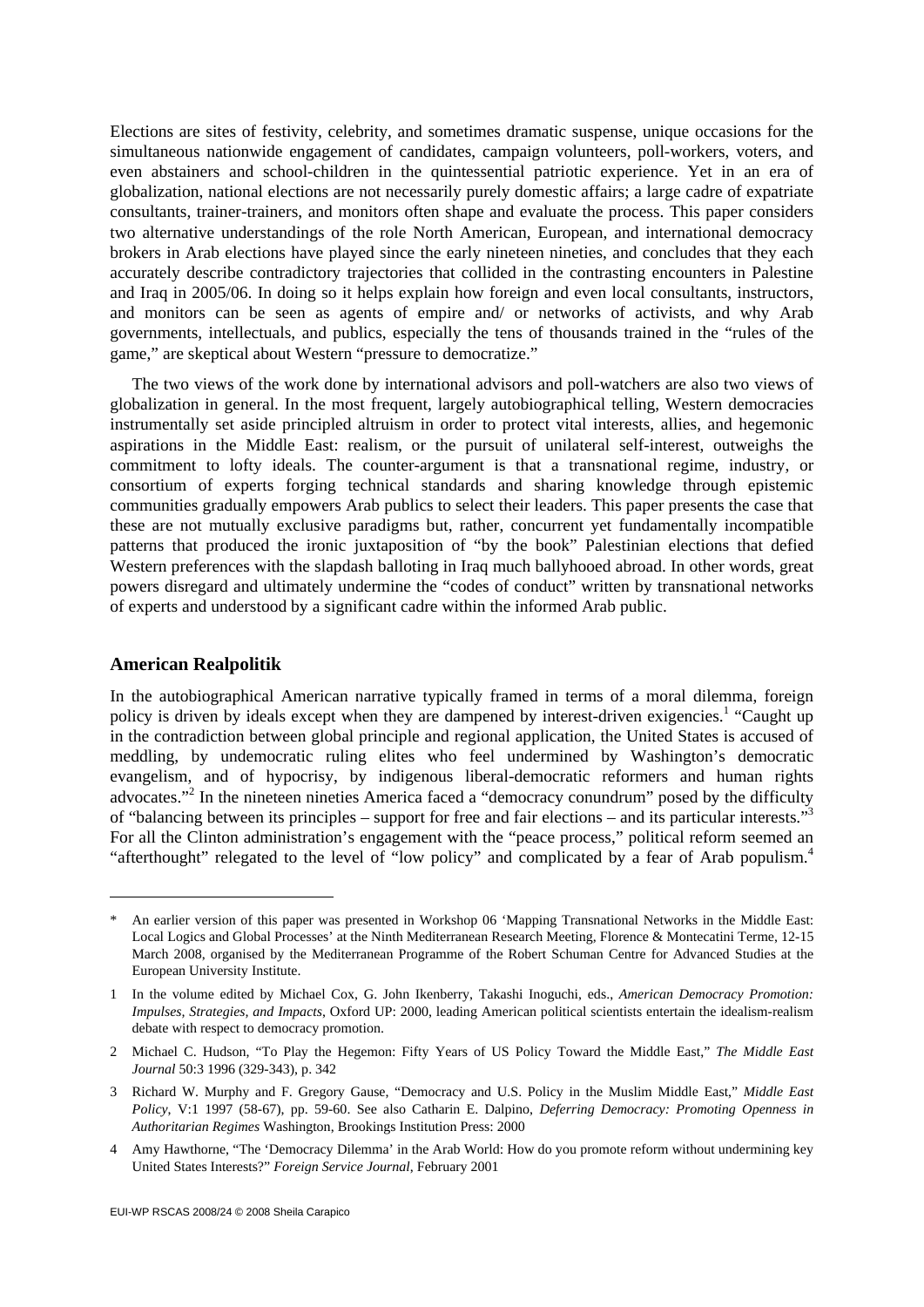Helping "democracy and free markets to expand and survive," according to the web page of the US Agency for International Development (USAID) was not a "democratic crusade" but "uniquely structured to support key U.S. foreign policy interests."<sup>5</sup>

For all the Bush administration's lip service to a freedom agenda after 9/11, scholars still saw a disconnect between words and deeds.<sup>6</sup> A paltry \$29 million was allocated to the whole muchballyhooed Middle East Partnership Initiative (MEPI) for 2003.<sup>7</sup> Even in 2004, White House fears that aggressive pressure to democratize could undermine regional allies led it to embrace the "survival strategy" of "controlled liberalization."<sup>8</sup> And pressures for political liberalization were contradicted by simultaneous demands on governments to embrace unpopular policies towards Iraq, Israel, and terrorism.<sup>9</sup> Ultimately, the Carnegie Institution's top transitologist called the "gleaming rhetorical edifice" around the export of freedom and democracy "a myth" eclipsed by economic imperatives and the war on terror. $10$ 

#### **Euro-Mediterranean Ambitions**

Despite its claims to a higher morality, Europe has consistently sought hegemony in the Mediterranean, too.11 Where democratization may conflict with geo-politics, "The EU will always give higher priority to security."12 Rarely is serious financial assistance for other projects "conditional" on holding "open" elections; one authority dubbed political conditionality the "dog that didn't bite."13 Moreover, the oft-stated objectives of "decentralized cooperation" seemed at odds with the prevalence of military and police establishments in the vast Euro-Med dialogue.<sup>14</sup> In the late nineties the EU aimed to "seize back" the peace process from the US; offset instability and fundamentalism; and enhance "hub-and-spoke trade relations."<sup>15</sup> In the 21<sup>st</sup> century, while Europeans were open to the notion that free elections would favor long-term stability in the short run they often deduced a zerosum trade-off between democratization and security.<sup>16</sup> Some hoped new initiatives like the Foundation

<sup>5 &</sup>quot;Building Democracy in Asia and the Near East," [www.usaid.gov/democracy \(v](http://www.usaid.gov/democracy)iewed in July 2001)

<sup>6</sup> Katerina Dalacoura, "US Democracy Promotion in the Arab Middle East since 11 September 2001: a critique" *International Affairs* 81, 5(2005) 963-979, p. 972

<sup>7</sup> See also Marina Ottoway, "Promoting Democracy in the Middle East: The Problem of US Credibility," Carnegie Endowment for International Peace Working Papers, Democracy and Rule of Law Project, N. 35, March 2003

<sup>8</sup> Tamara Kofman Wittes, "Arab Democracy, American Ambivalence," *The Weekly Standard* February 23, 2004 *(*34-37). Budgets for democracy promotion were being transferred to police training, according to Peter Banker, "Democracy In Iraq Not A Priority in U.S. Budget," *Washington Post* , April 5, 2006; Page A01.

<sup>9</sup> Shibley Telhami, "Exporting Democracy to the Middle East, "*Dissent* Spring 2007, pp.57-58 (57)

<sup>10</sup> Thomas Carothers, "The Democracy Crusade Myth," National Interest Online June 6, 2007 <http://www.nationalinterest.org/Article.aspx?id=14550>

<sup>11</sup> Dimitris K. Xenakis, "Order and Change in the Euro-Mediterranean System," *Mediterranean Quarterly* 11/1 (2000).

<sup>12</sup> Gorm Rye Olsen, "The European Union: An Ad Hoc Policy with a Low Priority," Peter J. Schraeder, editor, *Exporting Democracy: Rhetoric vs. Reality* Lynne Rienner 2002, 131-145, quote p. 133

<sup>13</sup> Richard Youngs, "Democracy Promotion: The Case of European Union Strategy," Brussels, Center for European Policy Studies Working Document No. 167, October 2001, p. 37. See also Sabine C. Zanger, "Good Governance and European Aid: The Impact of Conditionality," European Union Politics 1:3 2000, pp. 293-317.

<sup>14</sup> Fatiha Talahite, "Le partenariat euro-mediterraneen vu du Sud," *Maghreb-Mashrek* 153 July-September 1996 (45-60).

<sup>15</sup> Paul Rivlin, *Economic Policy and Performance in the Arab World*, Boulder, Lynne Rienner: 2001, pp. 169-185.

<sup>16</sup> Richard Gillespie, "A Political Agenda for Region-building? The EMP and Democracy Promotion in North Africa," Institute of European Studies University of California at Berkeley 2004: Paper 040530. Malmvig, Helle, **"**Caught between cooperation and democratization: the Barcelona Process and the EU's double-discursive approach**,"** *Journal of International Relations and Development*, 9:4 2006, pp. 343-370.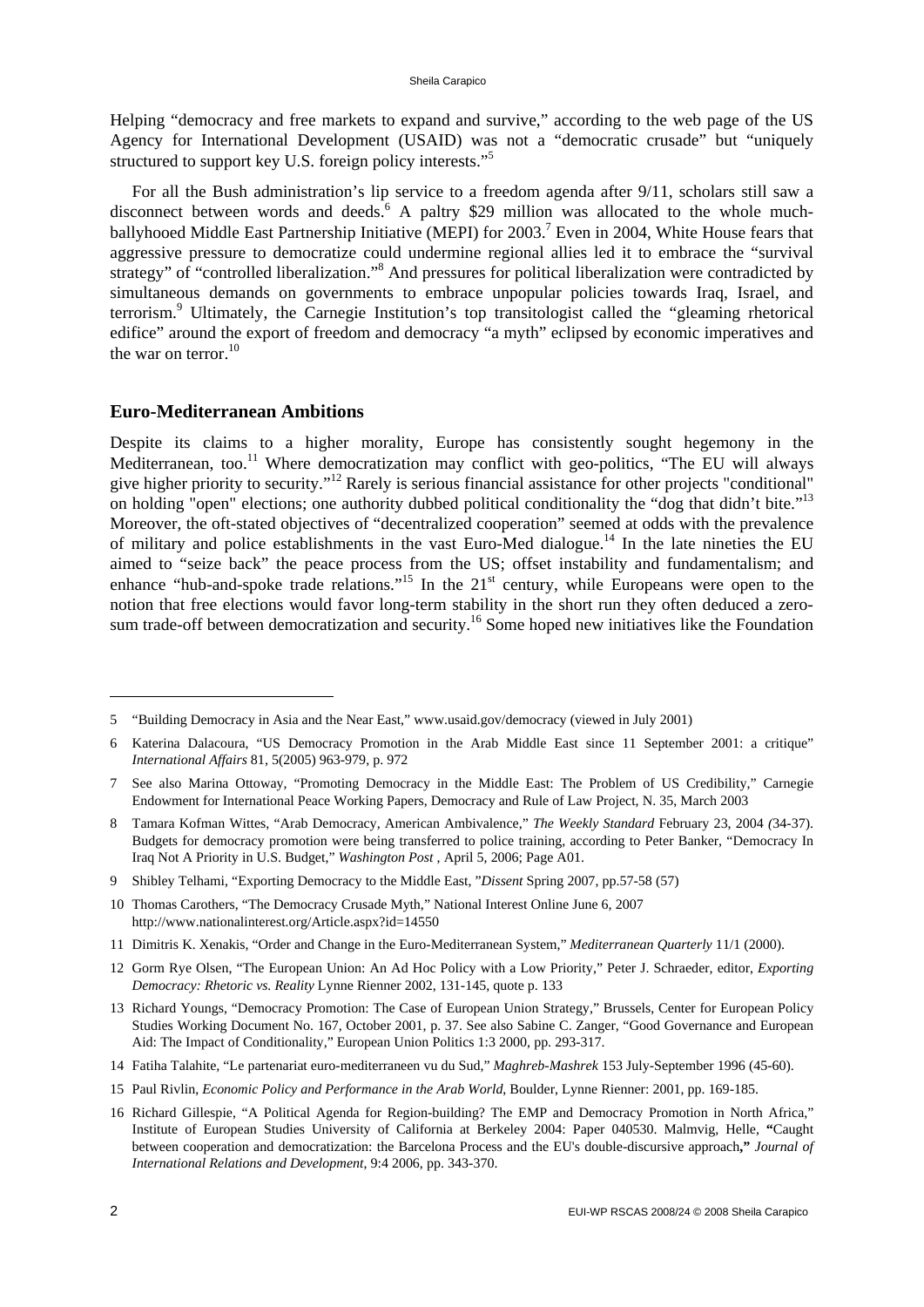for the Dialogue of Cultures and a Mediterranean parliamentary assembly would help balance the reassertion of US military might after 2001.<sup>17</sup>

The G-7's greater Middle East initiative of June 2004 came across as a case of rhetorical commitments to political liberalization overlaid on old fashioned realism.<sup>18</sup> Declarations surrounding initiatives called the "Partnership for Progress," a "Common Future with the Region of the Broader Middle East and North Africa," a "Forum for the Future," and a "Knowledge Society" variously bound the G-8 industrial nations, the Middle East Quartet of the EU, the US, the UN, and Russia, and the Barcelona Process, also known as Euro-Med, with MEPI and the Japan-Arab Dialogue in a collective commitment to democratizing Afghanistan, Iraq, and the rest of the region. Actually the watered-down declarations featured non-controversial platitudes about freedom, peace, capitalism, and elections. 19 So even though the summit specifically committed participants to elections assistance, most Arab spectators saw it as an episode in great power politics.<sup>20</sup>

#### **Virtual Democratization**

1

In the global South the conventional wisdom is that far from offering the tools for popular elections to overthrow friendly despots and pro-business elites, political aid is a way of disciplining the unruly politics of underdevelopment on behalf of comprador elites.<sup>21</sup> Latin Americanists contend that Washington promotes nothing more than low-intensity democracy, and regard USAID, the National Endowment for Democracy, the Ford, Carnegie, and Soros foundations, and beltway bandit contractors as agents of Yankee imperialism. Publications like Carnegie's *Arab Reform Bulletin* and the NED's *Journal of Democracy* produce and reproduce a narrative about US leadership of global democratization that is a kind of cover story for a pervasive system of domination. Controlled liberalization amounts to a "shift from coercive to consensual forms of compliance," but still aims to stem mass mobilization.<sup>22</sup> The "rule of experts" replaces the democratic will of sovereign people.<sup>23</sup> Democratization is thereby divorced from self-determination.

In Africa, Asia, and Latin America as well as in the Arab world, liberal euphemisms often register as imperial propaganda. "Democratic evangelism" is said to be about constructing frameworks for thought and providing yardsticks to measure inferiority.<sup>24</sup> Development assistance generally entails a process of "framing" whereby ritual documentary techniques create an impression of order and measurable progress; the professional's work is a kind of "production, large parts of which must be

23 Timothy Mitchell, *Rule of Experts: Egypt, Techno-Politics, Modernity* (Berkeley, University of California Press 2002).

<sup>17</sup> Ana Palacio Vallersundi, "The Barcelona Process: A Euro-Mediterranean North-South Partnership," *Georgetown Journal of International Affairs* V:1 2004 (145-151)

<sup>18</sup> Gilbert Achcar, "Fantasy of a Region That Doesn't Exist - Greater Middle East: the US plan," *Le Monde Diplomatique*, April 2004, [http://mondediplo.com/2004/04/04world;](http://mondediplo.com/2004/04/04world) Ignacio Álvarez-Ossorio Alvariño, "The European Strategy for the Middle East," Jean Monnet/Robert Schuman Paper Series 4:19, December 2004

<sup>19</sup> Among the statements were [http://www.whitehouse.gov/news/releases/2004/06/20040609-30.html \(A](http://www.whitehouse.gov/news/releases/2004/06/20040609-30.html)ug 1, 2007) and Department of State International Information Programs, "G8 Broader Middle East and North Africa Initiative," at [http://usinfo.state.gov/ei/Archive/2004/Jun/09-319840.html . S](http://usinfo.state.gov/ei/Archive/2004/Jun/09-319840.html)ee also Tamara Koffman Wittes, "The New US Proposal for a Greater Middle East Initiative: An Evaluation," The Saban Center at the Brookings Institution, Memo 2, May 10, 2004.

<sup>20</sup> Sami E. Baroudi, "Arab Intellectuals and the Bush Administration's Campaign for Democracy: The Case of the Greater Middle East Initiative," *Middle East Journal* 61:3, 2007 quotes Arab editorial opinion extensively.

<sup>21</sup> Omar G. Encarnacion, "The Follies of Democratic Imperialism," *World Policy Journal* 22: 1 (Spring 2005) p. 47-60

<sup>22</sup> William I. Robinson, "Globalization, the world system, and "democracy promotion" in US foreign policy," *Theory and Society* 25 (5), Oct. 96: 615-665, p. 643.

<sup>24</sup> Hisham M. Nazer, *Power of a Third Kind: The Western Attempt to Colonize the Global Village* (Westport, Connecticut, and London, Praeger: 1999) p. xxiii, 13-15. For a similar point from a different perspective, see Kennedy, Liam and Scott Lucasm "Enduring Freedom: Public Diplomacy and U.S. Foreign Policy," *American Quarterly* 57.2 (2005) 309-333.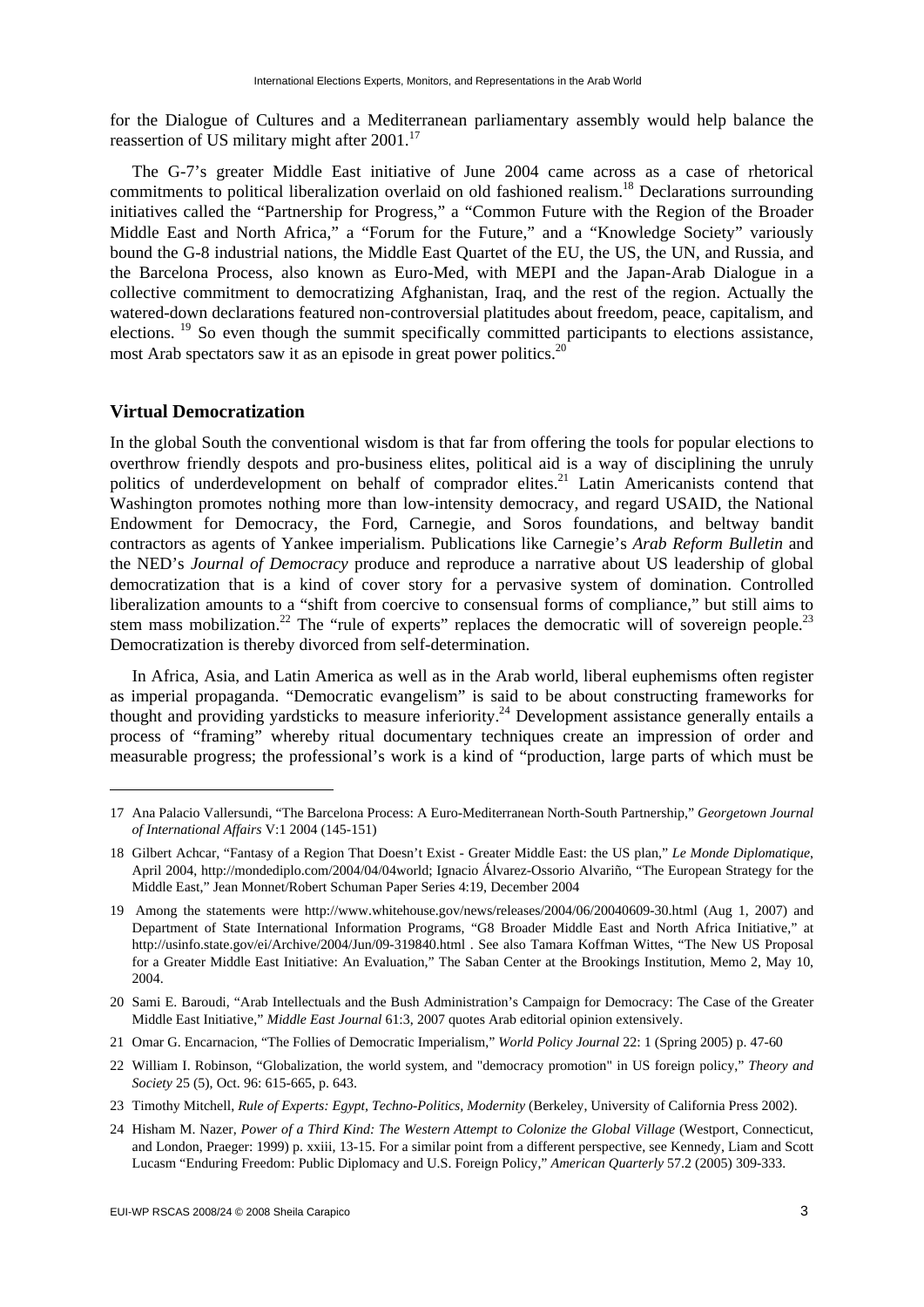achieved without the subjects of development. They must construct an entire theatrical scenario for the project, including the dramatic conceit, the sequences of plot, the set and props, and the cast of stars, and of thousands of 'extras'."<sup>25</sup> These observations would apply doubly to elections, which offer drama and suspense, victory and defeat, stars and extras, and rituals of documentation, and in particular to the "demonstration elections" in Vietnam and Latin America that helped shore up domestic support for military ventures abroad.<sup>26</sup> But it is one thing to choreograph an election, or to diagram a schematic process, and quite another to reengineer a polity; the fact that the "democratic offensive" is "meant to be an element in the politics of domination," wrote one critic, "doesn't automatically make it happen."27

### **Multilateral Institutionalism**

Whereas realists dismiss transnational institutions under the heading of nebulous moral principles or as mere minions of American foreign policy, a more legalistic, epistemic paradigm holds that multilateral mechanisms, polyglot teams, and "non-governmental" organizations minimize the perception of meddling in domestic politics and increase the legitimacy of the activity.<sup>28</sup> This is why the National Endowment for Democracy, Canada's International Centre for Human Rights and Democratic Development, and the Westminster Foundation for Democracy, all modeled on the German Stiftungen, were formed, around the same time, as publicly funded "non-governmental" organizations that hold transnational "democracy summits" attended by representatives of more foundations every year.<sup>29</sup>

Although Washington likes to claim ownership of a "world movement for democracy," electionsmongering should not be confused with American foreign policy. Via its accession process, the EU Elections Unit, and other organizations such as the Network of Europeans for Electoral and Democracy Support have amassed considerable *savoir-faire* in the facilitation of high-quality elections, European Parliamentarians regularly witness overseas elections, and in many countries EU projects and experts outnumber American. The International Institute for Democracy and Electoral Assistance, established in Stockholm in 1992 as a formally inter-governmental organization, well known by the acronym International IDEA, propagates standards and initiatives like electoral quotas for women. German-based organizations like Transparency International and the Social-Democrat's Friedrich Ebert Stiftung, and others across the continent have offices in or send consultants to North Africa and West Asia; individual Italian, Swedish, and Polish politicians lead Election Day entourages. Canada is quite hub for elections-related projects. Furthermore, of course, the United Nations has world-class capabilities to oversee elections, institutionalized in 1992 in an electoral assistance unit dealing with outside or domestic poll-watchers, administrative and technical advice, voter registration, training of election officials, overall logistics, procurement of election materials,

-

David Craig and Doug Porter, "Framing Participation: Development Projects, Professionals, and Organizations," p. 54, in Melakou Tegegn *Development and Patronage* (UK, Oxfam: 1997), pp. 50-57

<sup>26</sup> Edward S. Herman and Frank Brodhead, *Demonstration Elections: U.S.-staged elections in the Dominican Republic, Vietnam, and El Salvador*, South End Press, 1984

<sup>27</sup> Jochen Hippler, "Democratisation of the Third World After the End of the Cold War," in Hippler, ed., *The Democratisation of Disempowerment: The Problem of Democracy in the Third World* London, Pluto Press: 1999 (1-32), p. 38

<sup>28</sup> Jon C. Pevehouse, "Democracy from the Outside-In? International Organizations and Democratization," *International Organization* 56:3, 2002 pp 515-549; David P. Forsythe and Barbara Ann Rieffer, "US Foreign Policy and Enlarging the Democratic Community": *Human Rights Quarterly* 22: 4, 2000, 998-1010; Rob Jenkins, "Collateral Benefit: Iraq and Increased Legitimacy for International Trusteeship." *Dissent* 53: 2, 2006, 72-5.

<sup>29</sup> A list of member institutes is available at [http://www.wmd.org/ndri/ndri.html \(J](http://www.wmd.org/ndri/ndri.html)une 2006)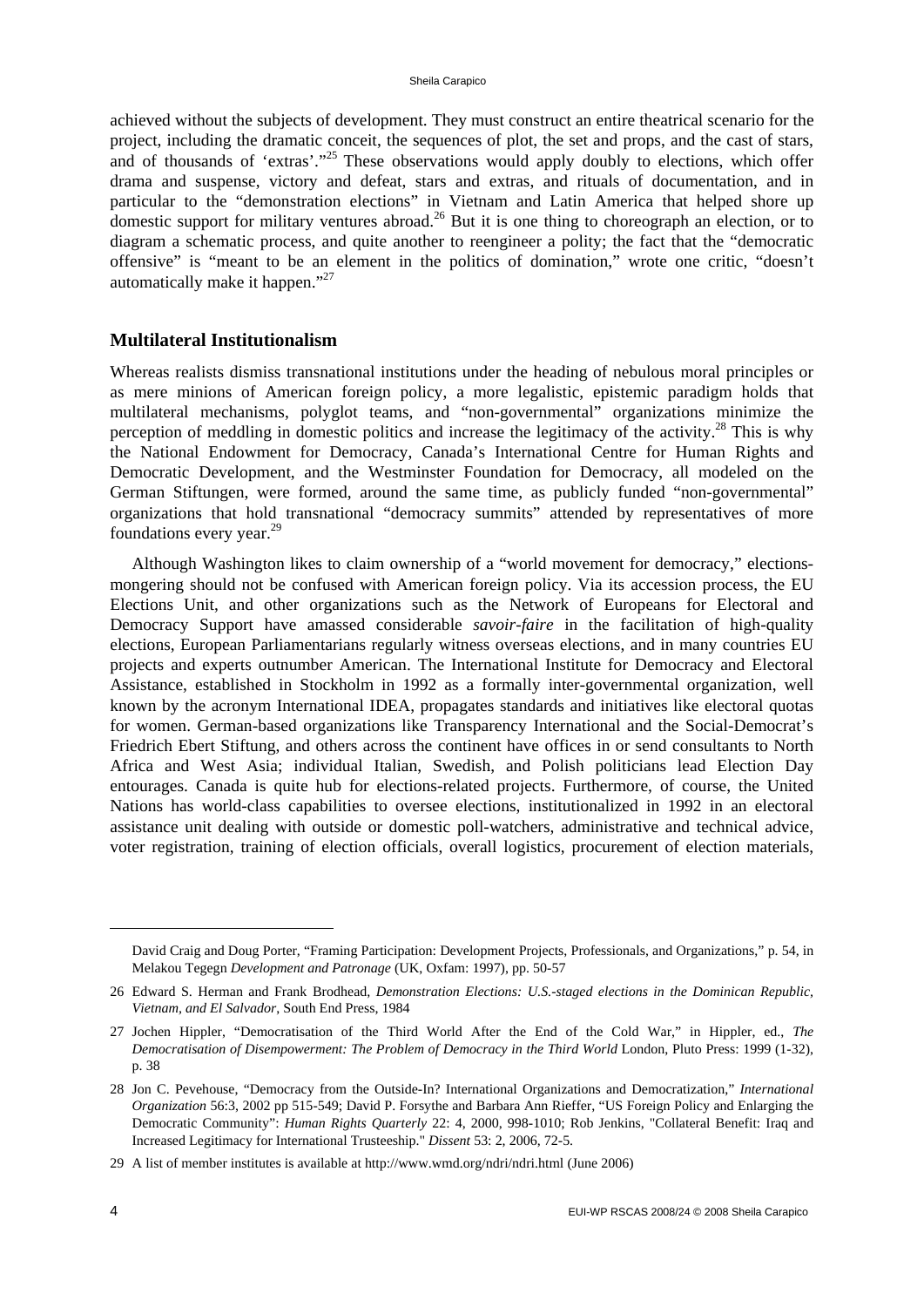coordination of foreign aid, and computerization of electoral rolls.<sup>30</sup> The Organization for Security and Cooperation in Europe (OSCE) also has an elections-auditing record, and Arab League, the Organization of African States, and other regional organizations sometimes field teams of witnesses.

All of these organizations collaborate in transnational conferences and joint declarations and coordinate activities surrounding particular elections. In this way, they approximate an international "regime" of norms, rules, institutions and practices<sup>31</sup> that functions in part to replicate parallel agencies and policies around the world, often explicitly through "capacity building" and "institutional strengthening" programs conducted by aid donors and United Nations agencies; and in part to constitute an "epistemic community" of knowledgeable specialists to generate and disseminate the "reasons, habits, expectations, and compelling arguments" for processes and policies.<sup>32</sup> Some scholars talk about this in terms of norm socialization.<sup>33</sup> This model captures the information-transfer dimensions of electoral assistance, which range from expert advice for electoral commissioners to the training of trainers in the art of poll-watching. None of this NATO-centric activity contravenes the theory a hegemon articulates normative principles, and also delegates authority to allies and multilateral institutions, in order "to facilitate construction of an order conducive to its interests."<sup>34</sup> Nor does it mean that great powers don't strive collectively and individually to take charge of political change. But transnational regimes can and do take on a life of their own, and the rules aren't necessarily in the interest of the hegemon.

#### **Rules of the Game**

1

An explicit goal for democracy builders is to institutionalize specialized universal norms, administrative arrangements, and habits. An international metric evolved from conferences and declarations such as the 1990 Copenhagen document of the OSCE and the Inter-Parliamentary Union's 1994 Criteria for Free and Fair Elections. In 1999, Elections Canada hosted the first meeting of the Global Electoral Organization Network and helped found something called the Partnership for Electoral and Democratic Development. In 2000, the UN Commission on Human Rights specifically cajoled one-party states like Iraq and Egypt to open competition to opposition parties. International IDEA took the lead in writing codes of conduct as well as Guidelines for Determining Involvement in International Election Observation, and the UN issued the Declaration of Principles for International Election Observation and Code of Conduct for International Election Observers based on IDEA's work on October 27, 2005, scarcely two months before the Iraqi elections for a permanent legislature. The rationale for standardized reference points, according to a former Canadian Prime Minister, was that "When international election observation missions gather information methodically, comprehensively, and accurately, and analyze it objectively and impartially, the reports they produce

<sup>30</sup> United Nations, "Enhancing the Effectiveness of the Principle of Periodic and Genuine Elections," (New York, document A/RES/45/150. February 21, 1991); see also the website, [http://www.un.org/Depts/dpa/ead/website5.htm \(D](http://www.un.org/Depts/dpa/ead/website5.htm)ecember 2000)

<sup>31</sup> Robert Keohane *After Hegemony: Cooperation and Disorder in World Political Economy* (Princeton, Princeton University Press: 1984).

<sup>32</sup> Emanuel Adler; Peter M. Haas, "Conclusion: Epistemic Communities, World Order, and the Creation of a Reflective Research Program," *International Organization* 45:1, 1992 (367-390), p. 372.

<sup>33</sup> Andrew P. Cortell; James W. Davis, Jr., "Understanding the Domestic Impact of International Norms: A Research Agenda," International Studies Review, 2: 1. (2000), pp. 65-87. Roger A. Payne, "Persuasion, Frames, and Norm Construction," European Journal of International Relations, 7: 1, 37-61 (2001), and Amitav Acharya, "How Ideas Spread: Whose Norms Matter? Norm Localization and Institutional Change in Asian Regionalism," *International Organization* (2004), 58: 239-275

<sup>34</sup> G. John Ikenberry and Charles A. Kupchan, "Socialization and Hegemonic Power," *International Organization* 44:3, 1990, 283-315, p. 284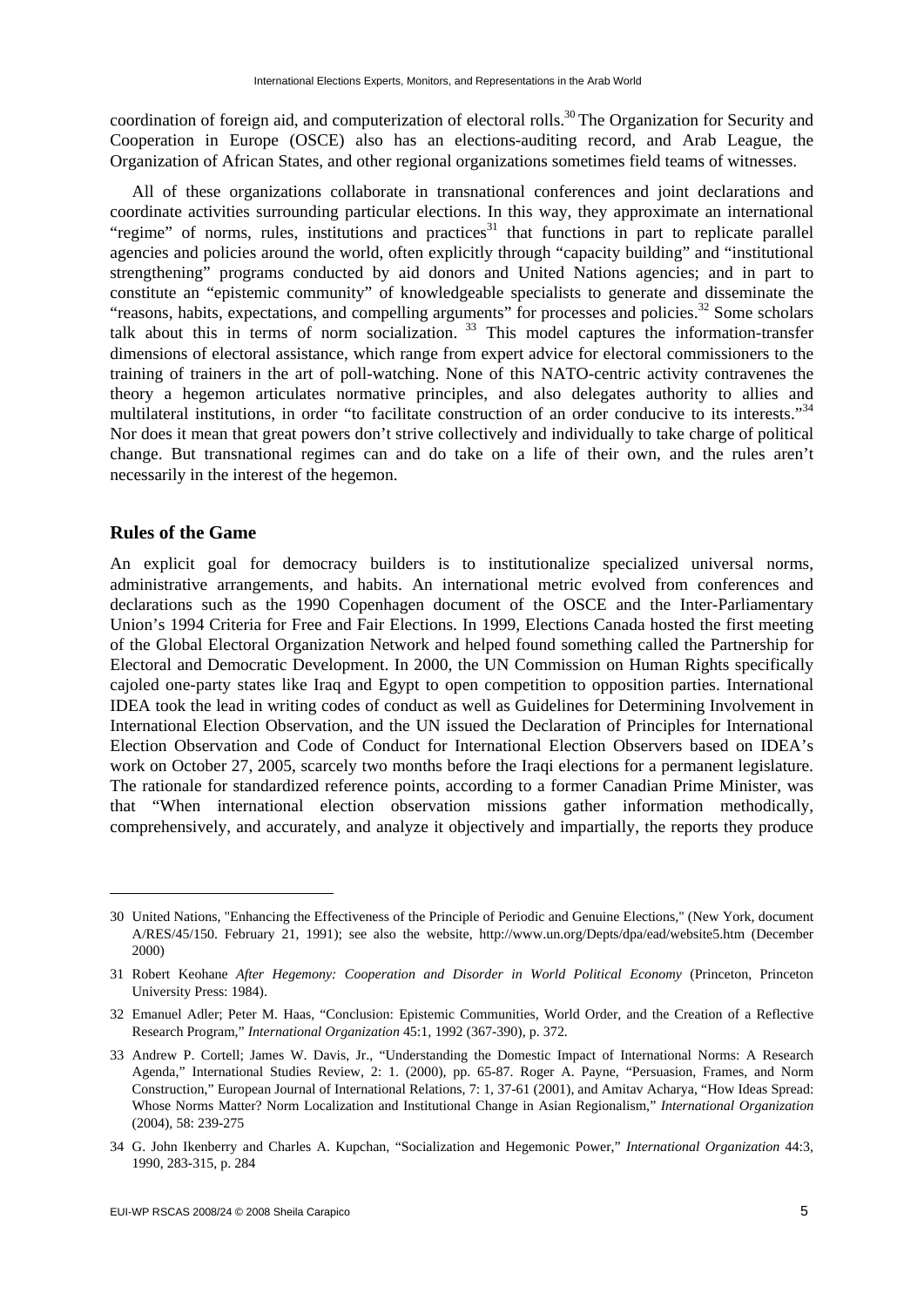#### Sheila Carapico

will be credible and legitimate in the eyes of both the participating governments and the international community."<sup>35</sup> About two dozen democracy brokers and multilateral institutions signed on.<sup>36</sup>

The Declaration of Principles defines international elections monitoring as "the systematic, comprehensive and accurate gathering of information," to be impartially and professionally analyzed in order to draw "conclusions about the character of electoral processes based on the highest standards for accuracy of information and impartiality of analysis." It insists upon scrupulous "impartiality concerning national political competitors" and absolute freedom "from any bilateral or multilateral considerations that could conflict with impartiality."<sup>37</sup> These elaborate codes attempted to address the various allegations of partiality, infringement of sovereignty, and snap judgments with methodologies for evaluating a long checklist including conditions like equal media access for candidates. They also obligate host governments to meet obligations including guarantees to accredited delegations of safe access to all polling stations. Thus the standards for UN member states holding elections as well as the practices of outside evaluators have been well codified. As Carnegie's top expert observed, sound-bite pronouncements were now a symptom of inexperience with the complexities and formal methodologies of evaluating the process.<sup>38</sup>

#### **The Third Wave of Democratization**

During the so-called third wave of democratization evidence both of realist opportunism and the evolution of a transnational regime surfaced. Early in the nineties North Atlantic powers winked at annulment of Algerian elections, cheered the shallow voting exercise in Kuwait, and down-played relatively robust balloting in newly unified Yemen. Paris and Washington expressed relief when the Algerian military annulled elections destined to be won by an Islamist party in 1991/92, and the G-7 donors led by France actually increased their financial assistance afterwards.<sup>39</sup> Effusively disproportionate coverage of nonpartisan voting by a fraction of Kuwait's male population a few months later was more about celebrating the kingdom's liberation from Iraqi occupation than about supporting pro-democracy forces in the country.<sup>40</sup> By contrast, even though delegations of European and American monitors including former President Jimmy Carter witnessed Yemeni men and women dipping their fingers in purple ink after a multiparty campaign, an American diplomat, still angry at Yemeni "neutrality" in the 1991 war against Iraq, declared "one election does not a democracy make" and hinted Yemen should emulate Kuwait.<sup>41</sup> So in the three cases taken together, as well as inside the

38 Carothers made this point already before 1999, in The Learning Curve, p. 134.

<sup>35</sup> Elections Canada, "Consolidating Democratic Progress: Elections Canada on the International Scene," *Electoral Insight* November 1999, at

[http://www.elections.ca/eca/eim/article\\_search/article.asp?id=102&lang=e&frmPageSize=&textonly=false Qu](http://www.elections.ca/eca/eim/article_search/article.asp?id=102&lang=e&frmPageSize=&textonly=false)oted, p.7

<sup>36</sup> NDI/ Carter Center Press Release, "Unprecedented - Election Monitoring Standards Adopted," October 27, 2005. The impressive range of signatories were listed in a Commonwealth News Release, "Commonwealth to Host International Meeting on Election Observation Principles," May 30, 2006, at http://www.thecommonwealth.org/press/31555/151575/commonwealth\_to\_host\_international\_meeting\_on\_elec.htm

<sup>(</sup>July 21, 2006)

<sup>37</sup> Declaration of Principles for International Election Observation and Code of Conduct for International Election Observers, p.1

<sup>39</sup> Larbi Sadiki, "To Export or Not to Export Democracy to the Arab World: The Islamist Perspective," *Arab Studies Journal* VI:1 1998 , 60-75 (p.67). Bradford Dillman, "Round Up the Unusual Suspects: American Policy Toward Algeria and Its Islamists," *Middle East Policy* VIII; 2 June 2002.

<sup>40</sup> Jill Crystal and Abdallah al-Shayeji, "The Pro-Democratic Agenda in Kuwait: Structures and Context," in Korany, Noble, and Byrnen, pp.101-125, p.114.

<sup>41</sup> David Mack, talk at the American Institute for Yemeni Studies, April 21, 1993, which I attended; cited in Ahmed Noman Almadhagi, *Yemen and the United States: A Study of a Small Power and Superpower Relationship, 1962-1994* (1996: Tauris, London) p. 153.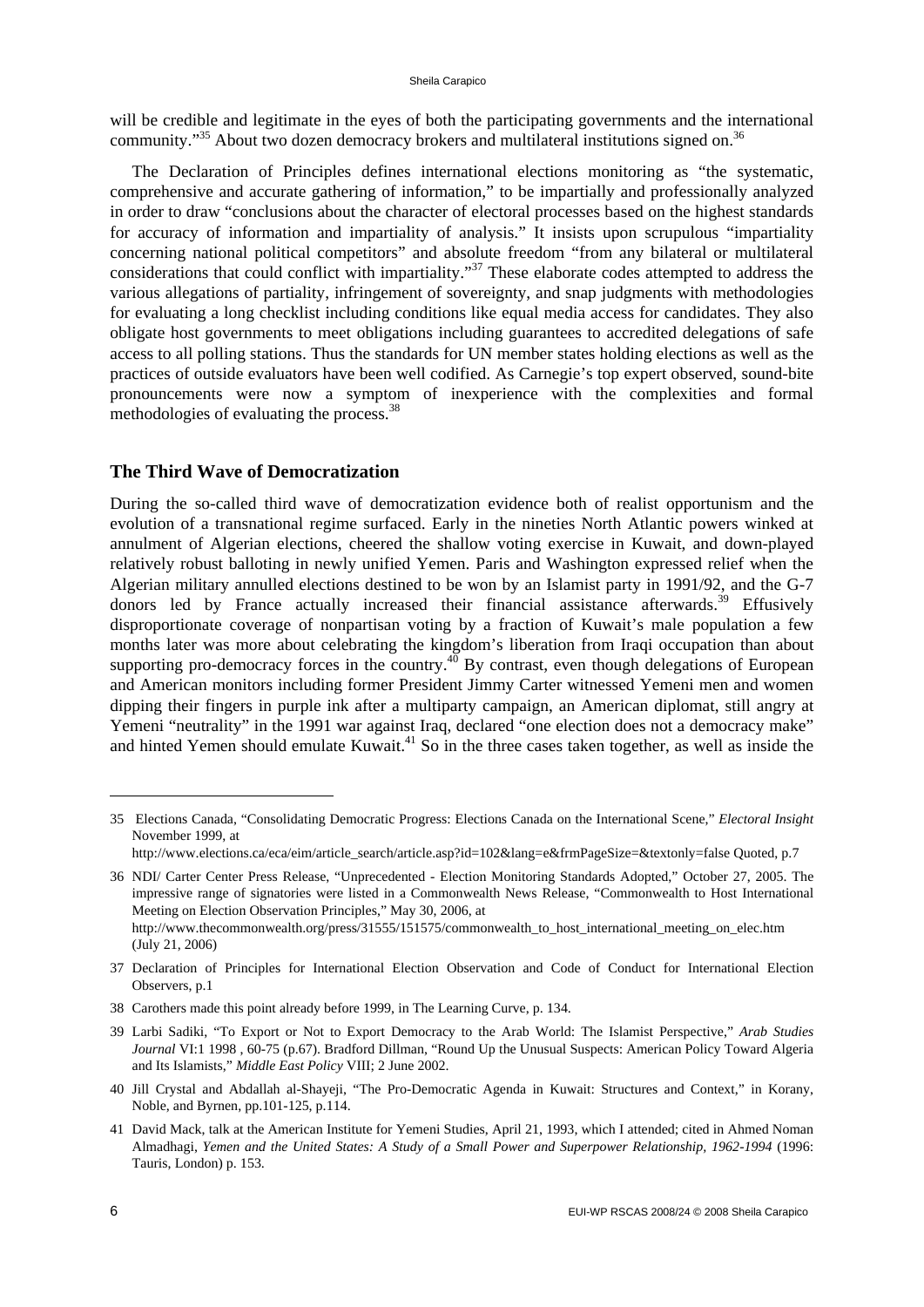Yemeni instance, there were already signs of schizophrenia between realpolitik and an incipient inspections regime.

The growing and increasingly professionalized transnational industry of "electricians," so to speak, earned worldwide publicity from the landmark elections in Russia, South Africa, Palestine, and elsewhere in the mid nineties. In the Mediterranean and Yemen one could see that methodologies were refined, delegations became more diverse, permanent offices were staffed with local professionals, and a huge transnational cadre of activists, university students, and ordinary citizens were trained in the rudiments of observing techniques. Consultants for elections commissions, subsidies to Arab NGO poll-watchers, Arabic-language manuals, press coverage, and word of mouth disseminated this knowledge more widely, especially in Jordan, Morocco, Yemen, Algeria, and Egypt, and the unique fanfare surrounding the 1996 elections to the Palestinian Authority spread awareness further. In other words, both a regime and an epistemic community were recognizable.

The dramatic, virtually unprecedented Palestinian state-building exercise was a hugely ambitious, quintessentially multilateral experiment in democratic peace theory. Professionals flew in from Australia, Canada, and around the globe to help with creation of the electoral commission, constituency demarcation, voter registration, candidacy rules, time-tables and budgets, ballot design, campaign ethics, security, placement and staffing of voting stations, and a host of other preparatory tasks. The September 1995 Oslo Accords made elections an integral part of the peace process; established criteria for credentialing intergovernmental, nongovernmental, and domestic elections monitors; and designated the EU as the coordinator of all international election activities. The EU's Election Unit alone devoted hundreds of specialist-months to drafting the electoral law, administrative arrangements, public education, and observation, sending thirty five long-term advisors who were joined by a former Swedish Minister of Justice, 300 European, and 600 other visitors for the actual balloting.<sup>42</sup> The Carter Center, the National Democratic Institute, the International Foundation for Electoral Systems, Associates in Rural Development, and other American foundations and contractors were also heavily involved. Palestinians in the territories got a crash course on campaigns, elections, and representation. In its immediate aftermath, the election was widely considered a great success.

Yet sovereign countries typically objected to political sightseeing expeditions. Neither the rogue republics of Ba'athi Iraq, Sudan, Libya, and Syria with their ersatz voting rituals nor the affluent Gulf monarchies with their dynastic traditions opened their politics to external scrutiny. Even debt-strapped Western clients like Egypt, which flatly refused monitoring, or Jordan, which acquiesced only gradually and grudgingly, balked. The Moroccan government initially made clear it did not want foreigners "telling them how they should, or should not, conduct their elections," nor to be categorized with countries like Angola or Cambodia.<sup>43</sup> Governments wanted a stamp of approval: Yemeni television portrayed the foreign visitors' handshakes with top leaders as congratulations on "success in establishing foolproof mechanisms for free and fair elections," according to  $NDI<sub>1</sub><sup>44</sup>$  and what Human Rights Watch called "lackluster and silent monitoring" of Algeria's 1995 presidential ballot by the Arab League, Organization of African Unity, and the UN "enabled the authorities to boast of the

-

<sup>42</sup> Stefan Mair, "Election Observation: Roles and Responsibilities of Long-Term Election Observers," [http://www.oneworld.org/ecdpm/pubs/wp22\\_gb.htm \(p](http://www.oneworld.org/ecdpm/pubs/wp22_gb.htm).6); Alicia Martin Diaz, *The Middle East Peace Process and the European Union*, European Parliament Directorate General for Research Working Paper, Political Series POLI-115EN Brussels May 1999; Commission of the European Communities, "Communication from the Commission on EU Elections Assistance and Observation," Brussels 11.4.2000 COM (2000) 191 Final, p. 27

<sup>43</sup> Thomas C. Bayer, *Morocco Direct Legislative Elections June 25, 1993: Report of the IFES Monitoring and Observation Delegations* (Washington, IFES: 1993). p. 9 and p. 32. On similar issues next door, see also Jeff Fischer and Clement Henry, *Pre-Election Technical Assessment, Tunisia, December 15- December 22, 1993* (Washington, IFES: 1993), p.3

<sup>44</sup> NDI, *Promoting Participation in Yemen's 1993 Elections* (Washington, National Democratic Institute for International Affairs: 1994), p.22-25, 122-124.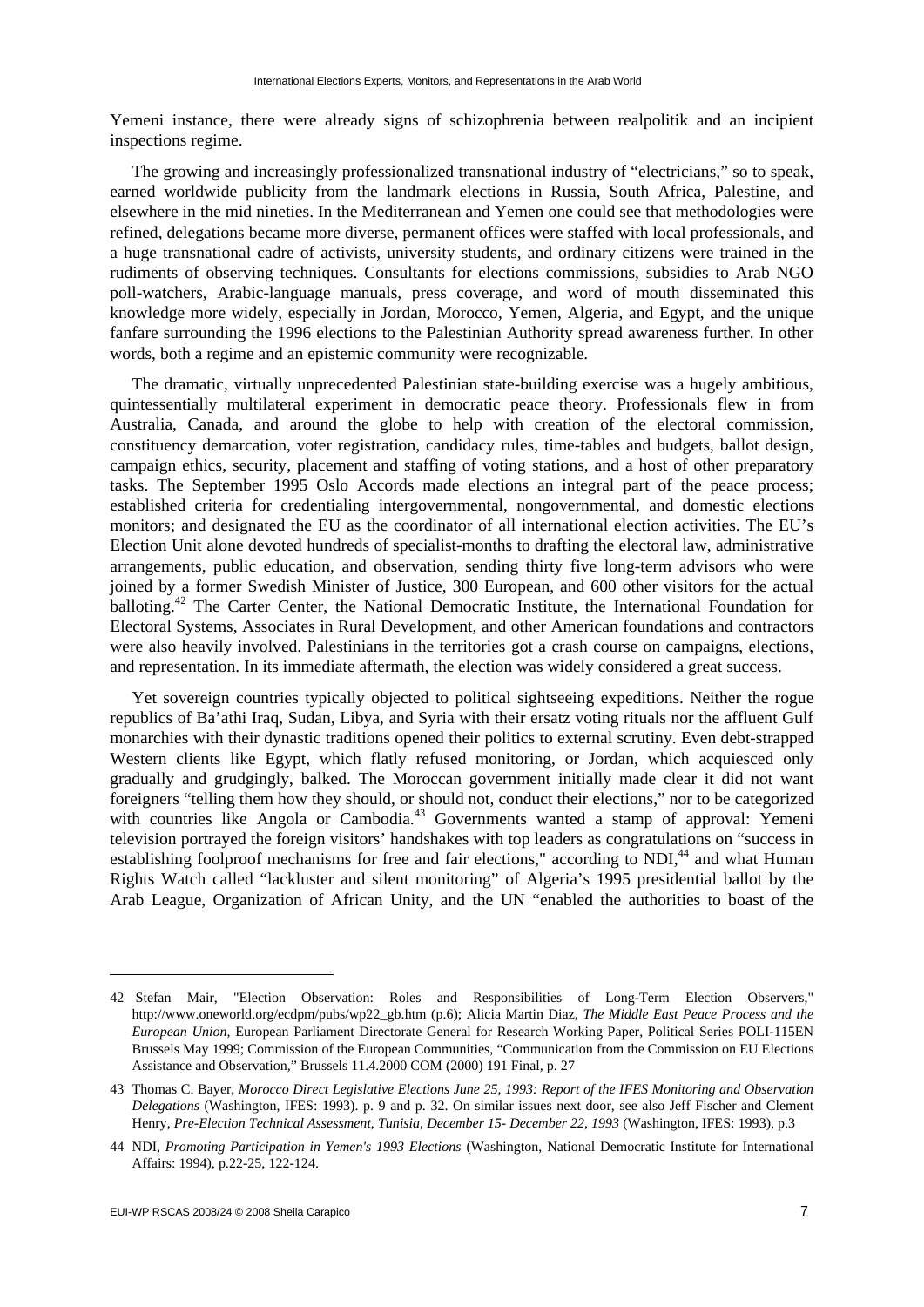international presence without having to face thorough monitoring or public reporting."45 Although a few countries, notably Yemen, Jordan, and Morocco, got better at following the rules, as in other fields (such as human rights) the existence of a monitoring regime does not mean universal or automatic compliance. External monitoring was typically an adversarial relationship negotiated step by step.

#### **The New Millennium**

By 2001, there was quite an Arab network of intellectuals, activists, journalists, students, and others familiar with the methodologies of elections observation. Transnational conventions became more widely appreciated, and a huge industry with bilingual franchises across the region represented a good deal of proficiency in the appraisal of plausible elections. Among the many signs were an "Arab Summit for Monitoring Elections in the Arab World" in Amman and the creation of a program and bilingual website called Arab Elections Watch to review annually elections in Arab League member countries.<sup>46</sup> In Morocco, as in Egypt, Yemen, and other countries, transnational agencies and their branch offices trained party officials, women voters and candidates, and electoral officials.<sup>47</sup> Yemenis, Algerians, Moroccans, Jordanians, and other Arabs joined delegations observing each others' balloting experiences, and the Arabic language press covered regional workshops. While some autocrats' legerdemain in emulating conventions without actually relinquishing power was notable, so, increasingly, was other countries' failure to meet even minimal criteria.

One of these was Egypt. Notwithstanding a vast international donor community including a cadre of democracy brokers, and conferences, workshops, forums, and think-tanks galore in Cairo, President Husni Mubarak and his ruling National Democratic Party routinely won laughable majorities, evaded inspection, repressed credible opposition candidates, and denied the Egyptian judiciary its constitutional right to validate elections.<sup>48</sup> Embarrassed by these heavy-handed shenanigans on the part of a close ally, especially after the arrest of the leading opposition candidate for president, Secretary of State Condoleezza Rice told an American University in Cairo audience that future Egyptian elections "must meet objective standards that define every free election" including freedom to assemble and campaign openly, the absence of violence or intimidation, and "unrestricted access" by international election monitors and observers. Such demands were disregarded by the recipient of \$1.8 billion annually in American aid, including about fifty million for good governance and \$240 million in military aid, plus a extra million dollars for pre-election activities like poll-watcher workshops. Amidst a huge debate on the pros and cons of foreign involvement, observers were barred again in 2005.<sup>49</sup> Yet when Mubarak scored eighty-eight percent of the vote, a State Department spokesman gave the positive spin that Egypt's first multi-candidate presidential elections marked an "historic

<sup>45</sup> HRW, "Algeria: Elections in the Shadow of Violence and Repression," [http://www.hrw.org/reports/1997/algeria/ ; H](http://www.hrw.org/reports/1997/algeria/)ugh Roberts, "Algeria's Contested Elections," *Middle East Report* 209, 1998 (21-24).

<sup>46</sup> Its first report was Sofie Bille & Elena Moroni, Report on Elections in the Arab World 2006 – a Human Rights Evaluation, Amman Center for Human Rights Studies,

[http://www.intekhabat.org/look/static/news/final\\_with\\_footnotes.pdf](http://www.intekhabat.org/look/static/news/final_with_footnotes.pdf) 

<sup>47</sup> Georges A. Fauriol, "Election Observation Standards: Establishing Election Standards Case by Case," remarks to the American Bar Association 2007 Spring Meeting Panel on International Election Standards, The Fairmont Hotel, Washington, D.C., May 2, 2007

<sup>48</sup> On the Judges' Club's role, see Mona El-Ghobashy, "Egypt's Paradoxical Elections," *Middle East Report* 238, Spring 2006

<sup>49</sup> In *al-Ahram Weekly*, just a few of the columns were Gihan Shahine, "Monitoring Plans Undeterred," 25 - 31 August 2005 No. 757 19 - 25 May 2005 and "An ISO Certificate of Democracy," No. 743 19 - 25 May 2005, and Magda El-Ghitany, "Observing, Not Monitoring," 26 May - 1 June 2005, No. 744, and Amr El-Choubaki Monitoring the monitors, 25 - 31 August 2005 No. 757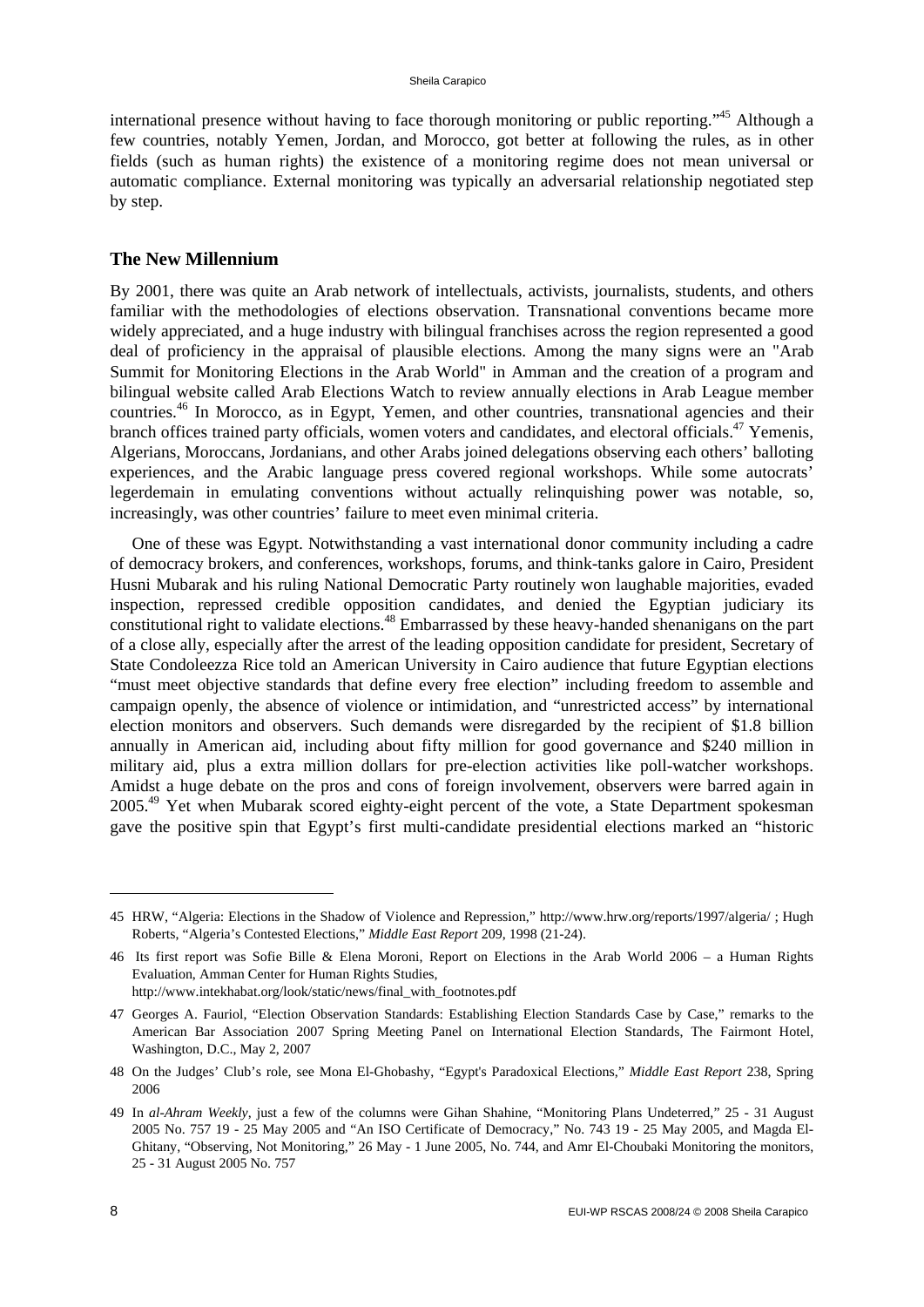departure."50 Industry experts, even Republican supporters of the Bush administration, bemoaned the formulaic and muted criticisms of bloody repression from the White House and distanced themselves from Washington's willingness to greet as "reform" regressive constitutional amendments restricting judicial oversight, instituting sweeping anti-terrorism measures, and blocking outlets for peaceful opposition. $51$ 

By this time, other countries including Lebanon and Yemen had conducted elections that held up to a refined inspections rubric.<sup>52</sup> An EU cadre of twenty-six long-term data-collectors, sixty-two shortterm monitors, and additional representatives of the European and Spanish parliaments observed opening, polling and counting procedures in 1,308 polling stations in Lebanon in 2005. On hand, too, were a 'Francophonie' team, a Congressional delegation, and several hundred domestic poll-watchers. The EU's dry, 71-page report full of details and charts, following contemporary protocol, refrained from giving thumbs-up or thumbs-down. It began: "The elections were well managed and took place in a peaceful manner within the existing framework" but also listed procedural shortcomings indicating a "need for better preparations." This cautious, technical diction signaled that Lebanon passed thirteen hundred snap inspections, thus meeting a minimal standard.

#### **An Electoral Turnover**

-

Transnational protocols confounded Euro-American designs in the West Bank and Gaza in early 2006 when the party now favored by the West lost an election organized and validated by the worldwide elections complex to a party of pariahs. Despite a USAID-financed promotional campaign touting the accomplishments of the PA under Fatah,<sup>53</sup> and threats from spokesman Javier Solana to withhold EU aid the event of a Hamas victory<sup>54</sup> – both breaches of standards of impartiality – the Islamist opposition won control of the legislature.

There was no gainsaying the outcome. Eight hundred visitors including former American, Swedish, and French leaders, two Congressional delegations, and 27 European Parliamentarians joined over seventeen thousand domestic volunteers to watch 1.3 million voters, three quarters of the electorate. A hundred and eighty five EU auditors who sampled over 800 polling stations in 14 of the 16 electoral districts published a 7-page preliminary statement noting several problems -- delegates were kept out of two districts in Gaza, disturbances in the lead-up which "at times threatened to prevent the holding of elections," and Israeli obstruction of some stations in East Jerusalem – but also documenting an orderly process during the campaign, registration, voting, and counting. The 48-page final report, following the same basic checklist as the report on Lebanon, analyzed relevant legislation, voter and candidate registration, access to media, campaign procedures, the role of women, voting procedures, the tallying and release of results, individual complaints by defeated candidates, and more, calling the elections "successful" and "open and fairly contested.55" The European Parliament's spokesperson

<sup>50</sup> Quoted by Jeremy M. Sharp, "Egypt: 2005 Presidential and Parliamentary Elections," CRS Report for Congress, September 21, 2005, pp. 5-6. See also Jason Brownlee, "The Decline of Pluralism in Mubarak's Egypt," *Journal of Democracy* 13:4 October 2002 (6-14).

<sup>51</sup> Joshua Muravchik, "A Democracy Policy in Ashes," *The Washington Post,* June 27, 2006; Page A21. Andrew Exum and Zack Snyder, "Democracy Demotion in Egypt: Is the United States a Willing Accomplice?" Policy Watch #1212, March 23, 2007; Lorne Craner, "Will U.S. Democratization Policy Work?" *Middle East Quarterly* 2006 • XIII: 3

<sup>52</sup> On Yemen's election, see Sheila Carapico, "How Yemen's Ruling Party Secured an Electoral Landslide," Middle East Report On-Line, May 16, 2003, [www.merip.org/mero/mero051603.html](http://www.merip.org/mero/mero051603.html) 

<sup>53</sup> Scott Wilson and Glen Kessler, "U.S. Funds Enter Fray In Palestinian Elections. Bush Administration Uses USAID as Invisible Conduit," *Washington Post*, January 22, 2006, page A01.

<sup>54</sup> Nathalie Tocci, "Has the EU Promoted Democracy in Palestine? And Does It Still?" CFSP Forum, 4: 2, 2006, pp. 7-10

<sup>55</sup> European Union Election Observation Mission West Bank & Gaza 2006, Statement of Preliminary Conclusions and Findings, "Open and well-run parliamentary elections strengthen Palestinian commitment to democratic institutions,"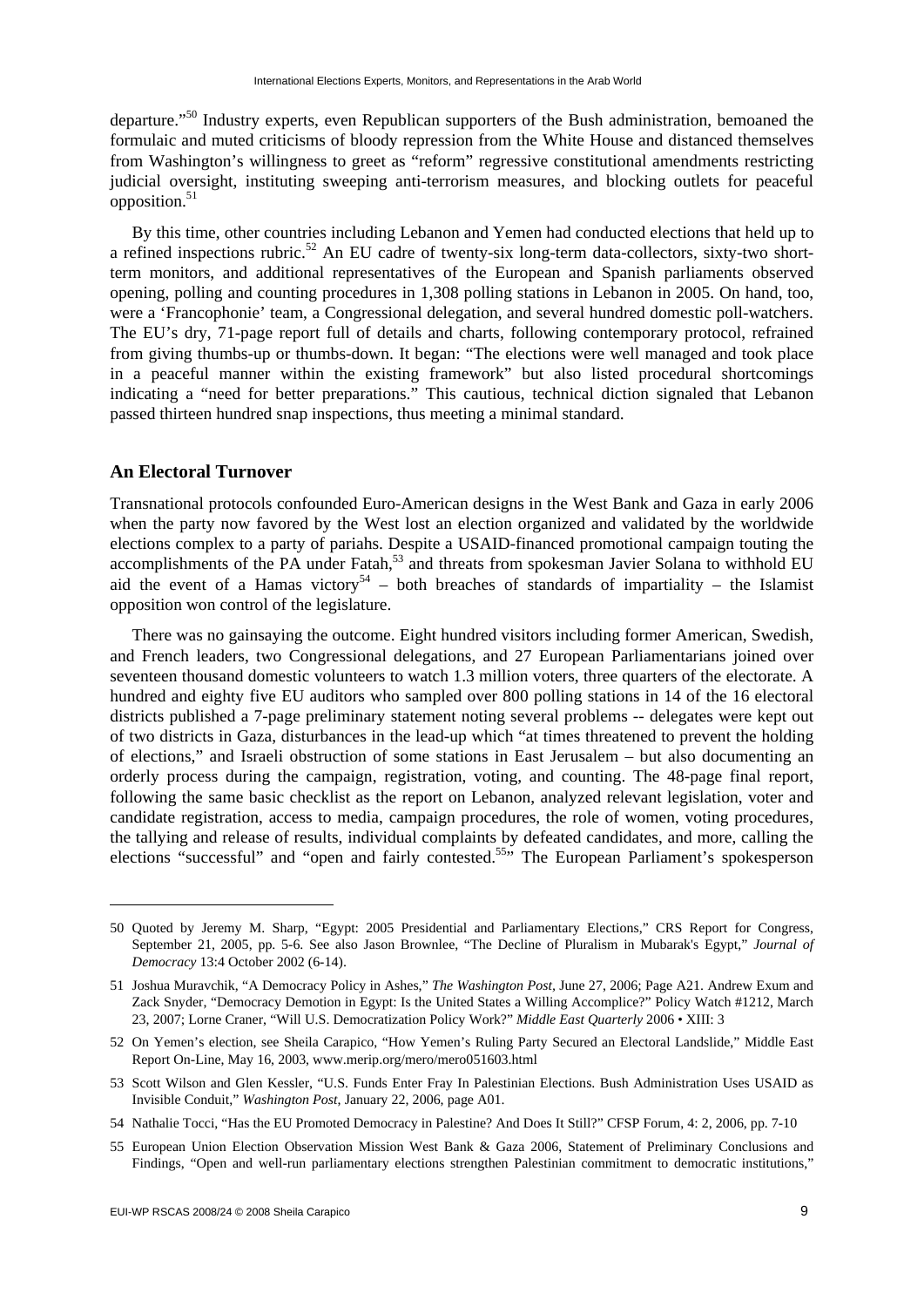called them "extremely professional, in line with international standards," and even "a model for the wider Arab region."<sup>56</sup> The 85-member NDI/Carter Center team noted that the process was consistent with the Declaration of Principles for International Election Observation, comparative practices for democratic elections and Palestinian law.57

But the great powers effectively rejected the results. The Middle East "Quartet" of the UN, the US, the EU, and Russia issued a convoluted statement insisting that an elections that was" free, fair and secure" was fundamentally at odds with "the building of a democratic State."<sup>58</sup> The French foreign minister echoed these sentiments and demanded Hamas recognize Israel."59 Washington urged other Quartet members to freeze aid, and, reversing previous policy, sought to fortify the Palestinian executive by training and arming a Presidential Security Guard.<sup>60</sup> A former U.S. diplomat called this policy erratic and convoluted.<sup>61</sup> The EU scrambled for ways to extend humanitarian assistance that would bypass the Hamas-led government, eventually stranded in Gaza while the West sought to shore up a rump PA in the West Bank. Canada, a major donor, suspended its financial commitments. This reverse conditionality inverted the Algerian experience and contravened the technical, legalistic ethos of fair play encoded in election observation manuals and training. These inconsistencies were obvious to informed Arab publics who contrasted the Palestinian experience with the three rounds of balloting in Iraq in 2005, noting disparities in the right of exiles to vote, assessment against conventional benchmarks, conditions of law and order, the clarity of the outcome, and reactions from Washington, London, and Ottawa.

#### **Representing Representation**

Even if the advance ballyhoo for interim elections, a constitutional referendum, and parliamentary elections in Iraq during 2005 left the impression on North American audiences that Arabs had never been to voting booths, much less frequently enough to be cynical, all this balloting fell short of commonly recognized standards, Rice's advice to Egypt, Yemeni and Lebanese examples during the same period, or even Central American demonstration elections. Instead of calling in the professional transnational elections-engineering apparatus – the experts – it was an amateurish, politicized process that demonstrated the disjuncture between unilateralism and the elections regime.

*(Contd.)* 

- 56 European Union Election Observation Mission West Bank & Gaza, 'Statement of Preliminary Conclusions and Findings', Jerusalem, 26 January 2006.
- 57 Preliminary Statement of the NDI/Carter Center International Observer Delegation to the Palestinian Legislative Council Elections, 26 Jan 2006 [http://www.cartercenter.org/doc2283.htm.](http://www.cartercenter.org/doc2283.htm) For a technical analysis of the "mixed" system's effects, see Jarrett Blanc, "Palestinian Election Analysis: How Hamas Won the Majority," February 20, 2006, <http://www.ifes.org/features.html?title=How%20Hamas%20Won%20the%20Majority>
- 58 Secretary-General SG/2103 PAL/2041, "Statement on Palestinian Elections by Middle East Quartet, January 26, 2006 <http://www.un.org/News/Press/docs/2006/sg2103.doc.htm>
- 59 [France Diplomatie, "Palestinian Elections, January 25, 2006, at http://www.diplomatie.gouv.fr/en/country](http://www.diplomatie.gouv.fr/en/country-files_156/israel-palestinian-territories_290/palestinian-territories_2156/events_2759/palestinian-elec)files[\\_156/israel-palestinian-territories\\_290/palestinian-territories\\_2156/events\\_2759/palestinian-elections-january-25-](http://www.diplomatie.gouv.fr/en/country-files_156/israel-palestinian-territories_290/palestinian-territories_2156/events_2759/palestinian-elec) [2006\\_3783.html](http://www.diplomatie.gouv.fr/en/country-files_156/israel-palestinian-territories_290/palestinian-territories_2156/events_2759/palestinian-elec)
- 60 It was a genuine legal conundrum, as analyzed by Aaron D. Pina, "Palestinian Elections," Congressional Research Service Report for Congress, February 9, 2006, and Tim Youngs, "The Palestinian Parliamentary Elections and the Rise of Hamas," Research Paper 06/17, House of Commons Library, London, 15 March 2006. And a mistaken, vacillating policy, according to Keir Prince, "Palestinian Authority Reform: Role of the International Community," *Arab Reform Bulletin,* November 2007, 5:9,
- 61 Philip C. Wilcox, Jr., "U.S. Policy and Palestine: Reform and Peace are Interdependent," *Arab Reform Bulletin* November 2006, 4: 9

Jerusalem, 26 January 2006. See also the press release of the Members of the European Parliament, "MEPs oversee historic Palestinian election, January 30, 2006,

<http://domino.un.org/UNISPAL.NSF/db942872b9eae454852560f6005a76fb/bf365670d4e9b8d98525714000675fc5!OpenDocument>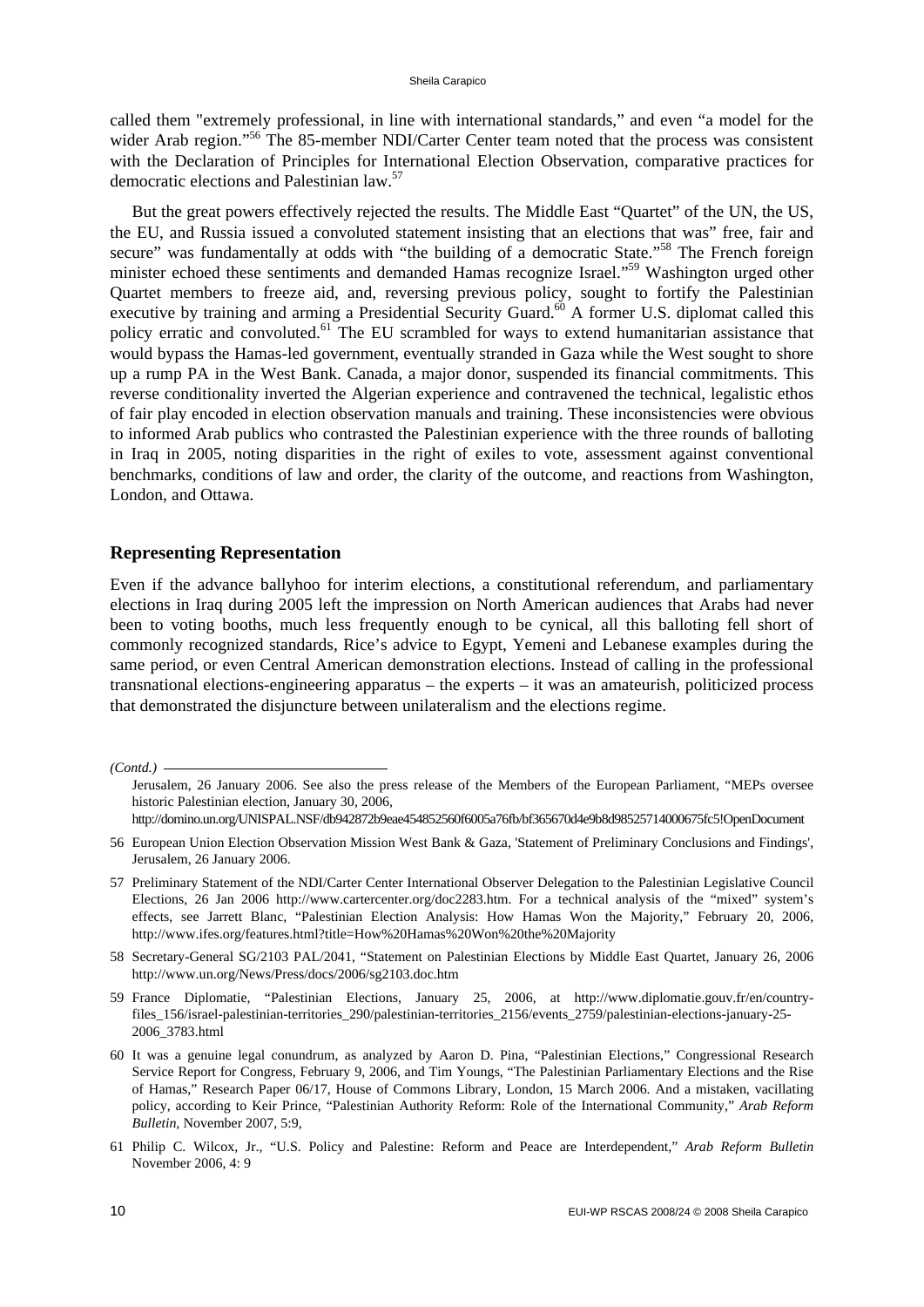The breakneck electoral timetable 2005 was dictated by the Transitional Administrative Law (TAL), a quasi-constitutional document itself written hastily in time for the nominal transfer of power which imposed deadlines that in turn determined the electoral system outlined in the Coalition Provisional Authority's Order 96 of June, 2004. The at-large constituency system for the 275-member Transitional National Assembly, eighteen Governorate Councils and the semi-autonomous Kurdistan National Assembly was said to have been recommended by UN experts as the most expedient. By contrast, the CPA had argued that locality-based representation would require a current census or sophisticated mapping.<sup>62</sup> But since voters were handed two (in Kurdistan, three) ballots color-coded to distinguish between national and provincial (or regional) slates, the simplicity argument was spurious. Instead many raconteurs deduced it was designed to sweep the incumbents, former exiles appointed by the UN at the behest of the CPA, who had national and international visibility but no local constituencies, back into office.<sup>63</sup> For one thing, in sharp contrast to Palestinian elections open only to West Bank and Gaza residents, polling stations abroad bolstered *in absentia* voting.<sup>64</sup> Moreover, during the abbreviated campaign, threats of violence necessitated keeping secret the names of most of the  $7000$  candidates on a bewildering array of ninety-eight separate slates.<sup>65</sup> To make matters worse, the nationwide-constituency system exacerbated the consequences of a boycott in central Iraq, leaving the so-called "Sunni Triangle" grossly under-represented in the assembly seated three months after the election was held.

To be sure, some cosmopolitan know-how was brought to bear by European and United Nations personnel advising from the Green Zone or Amman; Canadian, Japanese and German out-of-country training for elections officials; and other nations' facilitation of expatriate voter-registration. The European Commission donated over 30 million euros to cover the costs for thirty-five UN staffers, sent three European elections specialists, and provided training and advice.<sup>66</sup> But neither the UN, citing its role in preparing the elections, nor the EU, citing security concerns, nor the OECD, fresh from its leading role in the Ukrainian elections, was prepared to send observer missions into the maelstrom.67 In December 2004 Elections Canada convened an Iraq Election Monitoring Forum, cosponsored by the UN and the Independent Electoral Commission of Iraq, at which was founded an International Mission for Iraqi Elections (IMIE) to be led by a steering committee of elections officials from over a dozen countries as well as the Arab League.<sup>68</sup>

<sup>62</sup> This was disputed by an Iraqi blogger who contended that the eighteen provinces were already divided into about 7000 districts and sub-districts, which were the locations of polling stations: "Iraq Letters, Democracy Not Elections," Sunday, December 26, 2004 [http://iraquna.blogspot.com/2004/12/democracy-not-elections.html \(Ju](http://iraquna.blogspot.com/2004/12/democracy-not-elections.html)ne 28, 2007).

<sup>63</sup> Tareq Y. Ismael; Jacqueline S. Ismael, "Whither Iraq? Beyond Saddam, sanctions and Occupation," *Third World Quarterly*, 26: 4–5, pp 609 – 629, 2005, pp.626-627; for a similar conclusion from a different political perspective, see Pollack, "A Switch in Time," pp.87-89; and Patrick Clawson, "Forward Progress," *New Republic Online*, December 15, 2005.

<sup>64</sup> According to the Independent Electoral Commission of Iraq's complex ICEI Regulation 10/2004 Out of Country Registration and Voting, [http://www.iraqiein.org/english/election%20rule\\_files/rules/IECI%20Reg%2010-04%20-](http://www.iraqiein.org/english/election%20rule_files/rules/IECI%20Reg%2010-04%20-%20OCRV%20-%20final.pdf) [%20OCRV%20-%20final.pdf](http://www.iraqiein.org/english/election%20rule_files/rules/IECI%20Reg%2010-04%20-%20OCRV%20-%20final.pdf) 

<sup>65</sup> Carl Conetta authored a damming 29-page critique, "*The Iraqi election "bait and switch:* Faulty poll will not bring peace or US withdrawal," Project for Defense Alternatives Briefing Report #17, 25 January 2005. See also Juan Cole, "Informed Comment," [http://www.juancole.com/2005/01/mixed-story-im-just-appalled-by.html . A](http://www.juancole.com/2005/01/mixed-story-im-just-appalled-by.html)ccording to Seymour M. Hersch, "Did Washington Try to Manipulate Iraq's Election?" in *The New Yorker* 25 July 2005, senior UN officials in Baghdad warned that the planned voting would not meet international standards.

<sup>66 &</sup>quot;European Union Biggest Donor for Iraq's Elections and Referendum," IP/05/1323 Brussels, 21 October, 2005; Jonathan Spyer, "Europe and Iraq: Test Case for the Common Foreign and Security Policy," *MERIA Journal* V.11, N.2 (June 2007); "European Union Biggest Donor for Iraq's Elections and Referendum," IP/05/1323 Brussels, 21 October 2005

<sup>67</sup> Mark Turner in New York and Roula Khalaf , "UN diplomats warn over Iraqi election monitoring," *Financial Times*, January 20 2005; Peter Beaumont, "Fresh doubts over Iraq elections," *The Observer,* Sunday December 5, 2004.

<sup>68</sup> Elections Canada Press Release, "Establishment of an International Mission for Iraqi Elections," December 20, 2004, at [http://www.imie.ca/media\\_dec1305.htm \(D](http://www.imie.ca/media_dec1305.htm)ecember 29, 2005)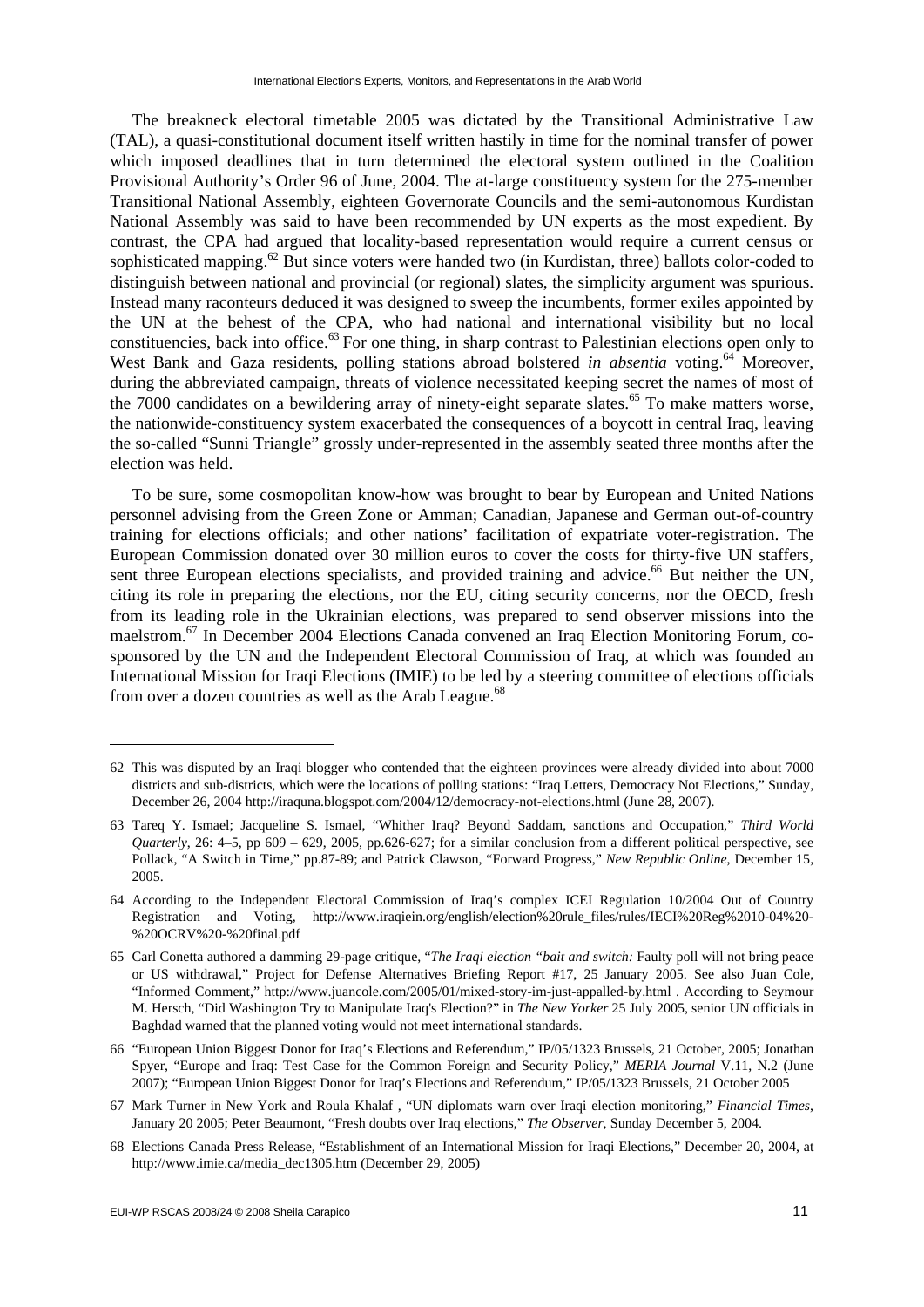#### Sheila Carapico

Amidst increasing chaos, IMIE could send only one foreigner to observe in-country balloting by 14 million Iraqis in January 2005.<sup>69</sup> No established professional organizations issued reports. An Iraqi Election Information Network (EIN), acknowledging assistance from NDI, the UN, and the EU, issued two cell-phone messages from its 10,000 members and concluded that "despite problems which can be considered modest under the circumstances, the election appears to have been conducted without systemic flaws and in accordance with basic international standards."<sup>70</sup> Topping this, London's DFID glowed that "ordinary Iraqis bravely took to the polls" on an "historic occasion, marking a highly significant stage in Iraq's political process. The high level of participation demonstrated that the majority of Iraqis support the political process, even in the face of violence and intimidation."71 But a columnist for *Al-Ahram Weekly* wrote of "the congenital defect of a sloppy election conceived by, and under, military occupation and lacking even the façade of any international body that might guarantee its legitimacy."72

Iraqis got to vote yeah or nay on a constitution finalized just in time for the TAL-imposed deadline of October 15, with just days for the nationwide public deliberations that ought to have preceded the vote.73 An American group called the Next Century Foundation, which identified itself as "the only international observers operating at large in the interior of Iraq" fielded a small team whose brief statement noted some irregularities but called the exercise honest, fair, credible, and an "accurate reflection" of the views of the Iraqi people.<sup>74</sup> Perhaps; but contrary to professional protocols they did not explain their methodology.

The system of representation was redesigned for the December 15, 2005 National Assembly elections. Groups including the Education for Peace in Iraq Center (EPIC, founded in 1998 in Washington, and associated with the anti-war camp) had called for, and the UN provided consultants to help craft a new two-tiered system with 230 provincial seats and 45 national-constituency seats representing, *inter alia*, overseas voters. An advisor to Iraq's electoral commission labeled it a "strange pseudo-compensatory hybrid" system.75 Based on a mind-boggling mathematical formula, it was rather too complex implementation on three month's notice, even though illustrated brochures and posters were distributed to explain it to the public.<sup>76</sup>

<sup>69</sup> Robin Wright, in "No Foreign Observers to Monitor Iraq Vote," *The Washington Post*, January 22, 2005; Page A12. According to Barbara Slavin, "In Iraq, setting election date the easiest part," USA TODAY, 11/23/2004, whereas the U.N. deployed 266 election workers for the Afghan elections, there were only 10 U.N. staffers a month before the elections in Iraq, expected to increase to 25 in December.

<sup>70</sup> The Iraqi Election Information Network (EIN), Statement on Electoral and Counting Processes, available at [http://www.ndi.org/ndi/library/1802\\_iq\\_einstatement\\_020605.txt \(J](http://www.ndi.org/ndi/library/1802_iq_einstatement_020605.txt)une 22, 2007)and Iraqi Election Information Network (EIN), Preliminary Statement on the January 30, 2005 Iraqi Election, [http://www.ndi.org/ndi/library/1798\\_einstatement\\_013005.txt](http://www.ndi.org/ndi/library/1798_einstatement_013005.txt) 

<sup>71 &</sup>quot;Elections in Iraq," Department for International Development, Iraq Update Issue 6, February 2005

<sup>72</sup> Sinan Antoon, "Democracy and Necrology," *Al-Ahram Weekly* 27 January - 2 February 2005 No. 727

<sup>73</sup> For details, see *Unmaking Iraq: A Constitutional Process Gone Awry* International Crisis Group Middle East Briefing N°19, 26 September 2005

<sup>74 &</sup>quot;Statement from the Next Century Foundation: International Observers of the Referendum for Iraq's Constitution", 3 November 2005, [http://nextcenturyfoundation.blogspot.com;](http://nextcenturyfoundation.blogspot.com) see also Next Century Foundation: <http://www.ncfpeace.org> (December 10, 2005). The photograph of "the NCF delegation" shows twenty individuals in civilian and military dress.

<sup>75</sup> Jarrett Blanc, "Rules Do Matter: What the Iraqi and Palestinian Elections Tell Us," [http://www.democracyatlarge.org/vol2\\_no2/vol2\\_no2\\_rules.htm](http://www.democracyatlarge.org/vol2_no2/vol2_no2_rules.htm) 

Foreign and Commonwealth Office, "Iraq Elections," criticizing Iraqi lawmakers for "crafting" a system voters might not understand: http://www.fco.gov.uk/servlet/Front?pagename=OpenMarket/Xcelerate/ShowPage&c=Page&cid=1100185192552

The convoluted two-step system was explained by Adeed Dawisha and Larry Diamond, "Iraq's Year of Voting Dangerously," *Journal of Democracy* 17: 2, 2006, pp. 89-103, on pp. 95-96.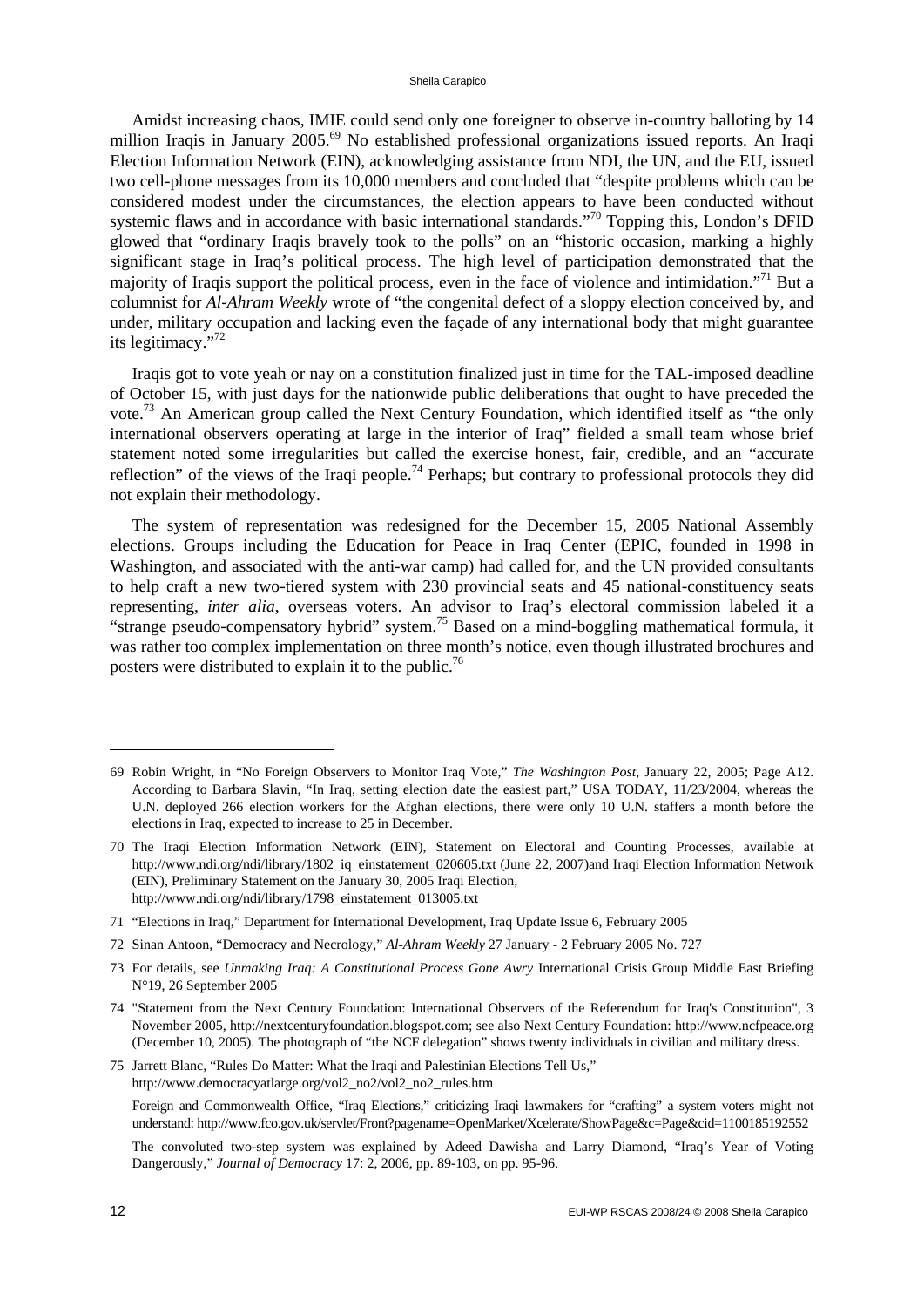More local sentinels were deployed than in January, thanks largely to workshops by USAID, NDI and IFES, and the Friedrich Ebert Foundation.<sup>77</sup> EIN, the coalition of Iraqi NGOs, would issue more testimonials compiled from its 14,000 poll-watchers on Election Day.<sup>78</sup> Trainings and trainer-trainings utilizing widely available Arabic-language manuals and the cell-phone trees activated for communications constituted a kind of "epistemic network" in which Iraqis joined tens of thousands of other Arabic speakers trained to recognize the hallmarks of a properly run election.

As Prime Minister Tony Blair had before the January elections, Secretary of Defense Donald Rumsfeld and Vice President Dick Cheney each flew to Baghdad with camera crews in tow. A big todo was made of purple fingers as an indicator of mass acclamation. Collective review relied on unusual, ad-hoc arrangements, however. IMIE deployed nearly 400 people to witness overseas voting in fifteen countries.<sup>79</sup> About 800 or 850 foreigners were accredited by Iraq's electoral commission; they were able to visit polling stations in Baghdad, Basra, and Kurdistan.<sup>80</sup> IMIE conceded that they were "recruited mainly from in-country international organizations and embassies" and that the "absence of a more extensive international observer presence" in light of safety issues "put a special burden on ... domestic monitors."<sup>81</sup> In the end, indeed perhaps prematurely, and contrary to industry conventions, the head of the 50-person UN team, citing some 120,000 Iraqi poll workers and watchers nationwide, reassured journalists that voting had been "transparent and credible." But this was the defense of the architect, not the finding of the inspector.

Actually, the process was rife with irregularities and violence. The massive military deployment and the deep involvement of Anglo-American forces raised red flags, and there were credible reports of intimidation by various security forces.<sup>82</sup> In response to numerous complaints, and amidst calls for a boycott of the new parliament by a coalition of several dozen disgruntled Iraqi parties, IMIE sent two Arabs, a Canadian, and a European to Iraq in late December to investigate.<sup>83</sup> Other rumors of malfeasance circulated.<sup>84</sup> Also, since the scheduled concurrent elections to Provincial Councils were not held the whole process was not even quite constitutional. Moreover, a government was only formed after five months of behind-the-scenes politicking. All together, it looked to the authors of the 1984 book entitled *Demonstration Elections* like a bad remake. Citing strife, the closure of *al-Jazeera* in Baghdad, and other campaign-season irregularities, one of them wrote of the "calculated use of

- 81 IMIE Assessment Team Final Report, January 19, 2006, p. 5 of 11.
- 82 United Press International, "Coercion Marred Iraqi Elections," Dec. 20, 2005. On forms of intimidation, see also Jonathan Finer, "In Iraq, Signs of Political Evolution," *Washington Post* December 8, 2005
- 83 International Mission for Iraqi Elections, "IMIE Releases Preliminary Statement on Iraq OCV," December 16, 2005; on the post-facto monitoring, Patrick Quinn, "International Team to Review Iraq Results," *The Washington Post*, December 30, 2005
- 84 The Project on Defense Alternatives, "Masque of Democracy: Iraqi Election System Still Disfavors Sunni Arabs, Favors Kurds." PDA Briefing Memo #35, 10 December 2005. See also Omar Fekeiki and Jonathan Finer, "Iraqi Political Parties Threaten a Boycott, Coalition Demands New Elections," *Washington Post*, December 23, 2005; Page A18

<sup>77</sup> Federal Foreign Office, "German Assistance in Stabilizing and Reconstructing Iraq," [http://www.auswaertiges-amt.de/diplo/en/Aussenpolitik/RegionaleSchwerpunkte/Irak/WiederaufbauIrak.html#t4 \(Ju](http://www.auswaertiges-amt.de/diplo/en/Aussenpolitik/RegionaleSchwerpunkte/Irak/WiederaufbauIrak.html#t4)ne 20, 2007)

<sup>78</sup> For instance EIN Press Release December 15, 2005, at [http://www.ndi.org/ndi/library/1967\\_iq\\_ein\\_121505.txt ,](http://www.ndi.org/ndi/library/1967_iq_ein_121505.txt) and another December 15, The One Hour Extension of the Voting Time Results in Chaos during the Polling Center Closing, at [http://www.ndi.org/ndi/library/1968\\_iq\\_ein\\_121605.txt](http://www.ndi.org/ndi/library/1968_iq_ein_121605.txt) 

<sup>79</sup> International Mission for Iraqi Elections, "IMIE Releases Preliminary Statement on Iraq OCV," December 16, 2005; on the post-facto monitoring, Patrick Quinn, "International Team to Review Iraq Results," *The Washington Post*, December 30, 2005

<sup>80</sup> Foreign and Commonwealth Office, "Iraq Elections," <http://www.fco.gov.uk/servlet/Front?pagename=OpenMarket/Xcelerate/ShowPage&c=Page&cid=1100185192552>Jeff Fisher, "Council of Representatives Election Composite Report, Iraq, December 15, 2005 Final Report," IFES Center for Transitional and Post-Conflict Justice, Washington, February 20, 2006, offered a 21-page analysis of turnout, complaints, and other factors but not a full report.